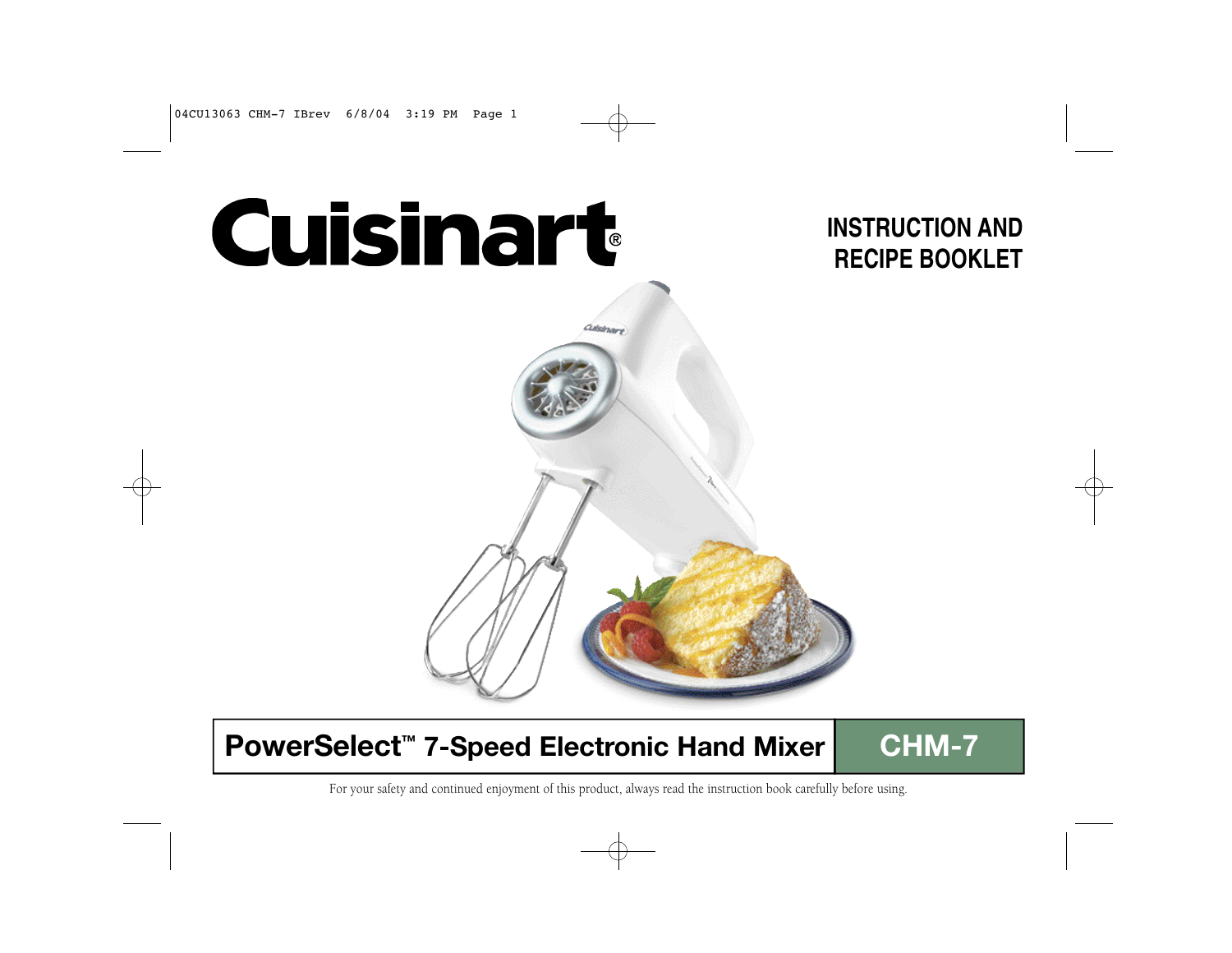## **TABLE OF CONTENTS**

| Important Safeguards 2                                                            |
|-----------------------------------------------------------------------------------|
|                                                                                   |
| Features and Benefits 3                                                           |
| Use and Care 4                                                                    |
| Quick Reference Chart 4                                                           |
| Recipes 5                                                                         |
| Warranty $\,\ldots\, \ldots\, \ldots\, \ldots\, \ldots\, \ldots\, \ldots\, \, 22$ |

# **IMPORTANT SAFEGUARDS**

When using an electrical appliance, basic safety precautions should always be followed, including the following:

- 1. Read all instructions.
- 2. To protect against risk of electrical shock, do not put the hand mixer motor housing or cord in water or other liquid. If hand mixer motor housing or cord falls into liquid, unplug the cord from outlet immediately. Do not reach into the liquid.
- 3. To avoid possible accidental injury, close supervision is necessary when any appliance is used by or near children.
- 4. Unplug from outlet when not in use, before putting on or taking off parts, and before cleaning.
- 5. Avoid contact with moving parts. Keep hands, hair, clothing, as well as spatulas

and other utensils away from beaters during operation to reduce risk of injury to persons, and/or damage to the mixer.

- 6. Remove beaters from the mixer before washing.
- 7. Do not operate any appliance with a damaged cord or plug or after the appliance malfunctions, or is dropped or damaged in any manner. Return appliance to the nearest authorized Cuisinart service facility for examination, repair, mechanical or electrical adjustment.
- 8. The use of attachments not recommended by Cuisinart may cause fire, electrical shock, or risk of injury.
- 9. Do not use outdoors or anywhere the cord or mixer might come into contact with water while in use.
- 10.To avoid possibility of mixer being accidentally pulled off work area, which could result in damage to the mixer or in personal injury, do not let cord hang over edge of table or counter.
- 11. To avoid damage to cord and possible fire or electrocution hazard, do not let cord contact hot surfaces, including the stove.
- 12.The chef's whisk should be used without any other attachment.

# **SAVE THESE INSTRUCTIONS FOR HOUSEHOLD USE ONLY**

## **NOTICE:**

This appliance has a polarized plug (one prong is wider than the other). As a safety feature, this plug will fit into a polarized outlet only one way. If the plug does not fit fully into the outlet, reverse the plug. If it still does not fit, contact a qualified electrician. Do not modify the plug in any way.

## **INTRODUCTION**

Get ready to enjoy more mixing opportunities with the extremely versatile Cuisinart® PowerSelect™ 7-Speed Hand Mixer. A 220-watt motor breezes through big mixing jobs, and Automatic Feedback kicks in more power whenever it's needed. Don't worry about messy splatters...our SmoothStart™ feature, with its 3 extra-low speeds, keeps all the ingredients right in the bowl where they belong!

2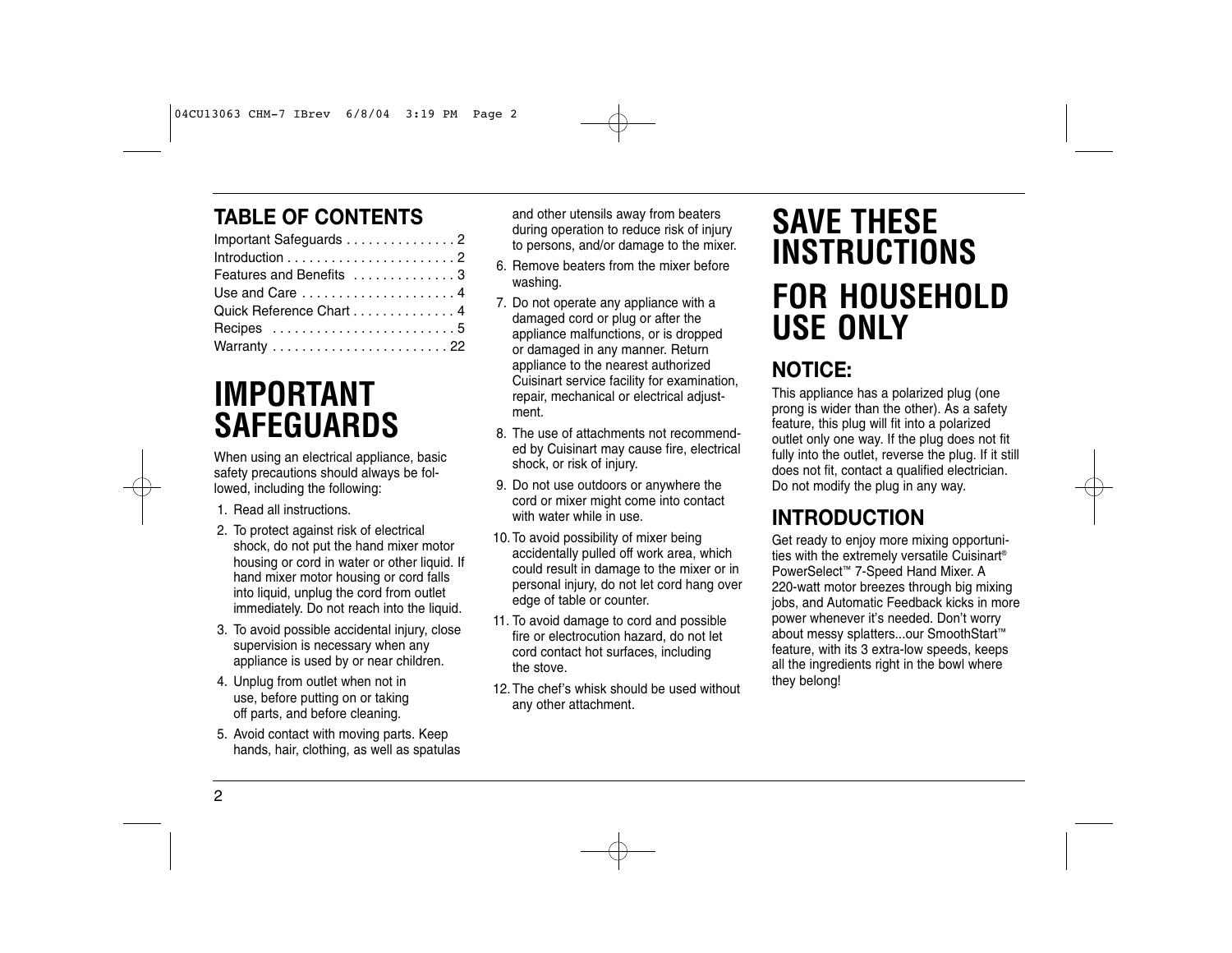## **FEATURES AND BENEFITS**

#### **220 Watts of Power**

Powerful enough to easily cut through a double batch of cookie dough or butter right out of the refrigerator .

#### **Maximum Comfort**

Balanced to do more work for you. The shape of the unit allows maximum possible power and balance. Stress-free grip pro vides unparalleled comfort and control, even during extended mixing.

### **Automatic Feedback**

No need for a power boost. An electronic feedback mechanism automatically feeds in extra power when needed. It assures that the mixer will not bog down, even when mixing heavy loads.

#### **SmoothStart ™**

When the mixer is turned on, the beaters start spinning very slowly to prevent ingredients from splattering.

#### **3 Low Mix Speeds**

Lower mixing speeds provide greater control when folding or mixing dry ingredients.

#### **Easy To Clean**

The PowerSelect ™ Mixer has a smooth, sealed base; wipes clean instantly .

#### **1. One-Step ON/OFF Switch**

One-step power switch allows you to turn mixer on and off in a single

operation. Touch speed control allows you to change speeds quickly while you are mixing.

- **2. LED Speed Display** Digital speed settings are easy to read.
- **3. Touch Speed Control** Allows you to change speeds quickly while you are mixing.
- **4. Exclusive Rotating Swivel Cord** Unique swivel cord can be positioned for comfortable right- or left-handed use. (Patent pending)
- **5. Spatula Included**
- **6. Beater Release Button** Conveniently located button for easy ejection of beaters or whisk.
- **7. Super-Sized Beaters**

Extra-long, extra-wide beaters for superior, faster aerating, mixing, and whipping. Designed without center post to prevent ingredients from clogging up beaters. Beaters are easy to clean and dishwasher-safe.

#### **8. Heel Rest**

Allows mixer to rest squarely on countertop.

#### **9. Chef 's Whisk**

Professional 3''-diameter whisk adds volume to whipped cream and creates stiff, fine-textured egg whites. Provides superior whipping and aerating.

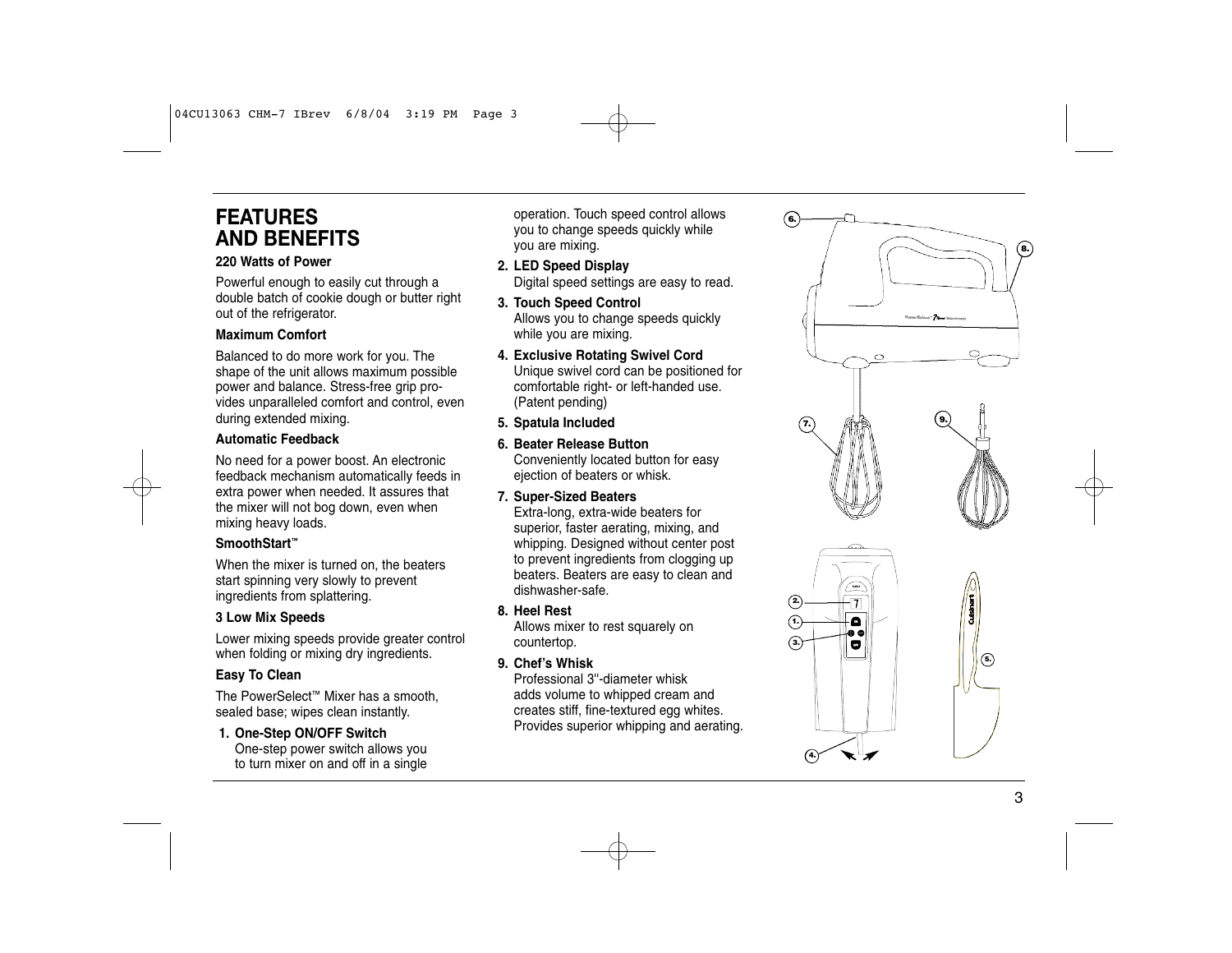## **USE AND CARE**

#### **Turning Mixer On/Off**

Plug mixer into outlet. Press ON/OFF switch to turn mixer ON. Mixer will immediately begin to mix on Speed 1. To turn mixer off, press ON/OFF switch again.



#### **Inserting Beaters**

- 1. Unplug mixer and set the power switch to the OFF position.
- 2. Insert beater with collar into larger hole. Push beater in until it clicks into place. Insert the beater without collar into smaller hole. Push beater in until it clicks into place.

#### **Inserting Chef's Whisk**

- 1. Unplug mixer and set the speed control to the OFF position.
- 2. Hold chef's whisk at stem end, and insert into either hole. Push whisk in until it clicks. DO NOT PUSH WHISK IN FROM WIRE END, AS YOU MAY DAMAGE WIRES.

#### **Cleaning and Removing PowerSelect<sup>™</sup> Beaters**

- 1. Before cleaning the PowerSelect™ Mixer, press the OFF switch and unplug from wall outlet. Press the eject button and remove the beaters from the mixer. Wash the beaters after each use in hot. soapy water or in a dishwasher.
- 2. **NEVER PUT THE MOTOR HOUSING IN WATER OR OTHER LIQUID TO CLEAN.** Wipe it with a damp cloth or sponge. Do not use abrasive cleansers, which could scratch the surface.

## **QUICK REFERENCE**

#### **Mixing Techniques**

The PowerSelect™ Mixer should always be set on the lowest speed when you start mixing.

**NOTE:** The chef's whisk attachment is used only for light whipping. See Speeds 4, 6, and 7 below. For all other mixing tasks, use the beaters.

#### **With the Beaters**

#### **Speed 1**

• Ultra-slow mixing to combine and aerate dry ingredients without splatter

- Add nuts, chips, dried fruit to cookie doughs/cake batters
- Fold delicate creams and egg whites into batters
- Start mixing frostings
- Stir sauces/gravies
- Mix muffins/pancakes

#### **Speed 2**

- Cream cold (not frozen) butter and sugar
- Mash potatoes/squash
- Add dry ingredients to batters/doughs

#### **Speed 3**

- Start mixing cake mixes
- Add eggs to batters/doughs
- Add dry ingredients alternately with liquid ingredients
- Cream softened butter and sugar
- Whip potatoes/squash

#### **Speed 4**

- Whip cream **(with chef's whisk)**
- Complete beating butter cream frostings
- Complete beating cake mixes

#### **Speed 5**

- Beat whole eggs/yolks
- Mix thin batters

#### **With Chef's Whisk Attachment Speed 6**

- Add sugar to whipped egg whites for meringues
- Beat egg yolks until thick and light

## **Speed 7**

• Whip egg whites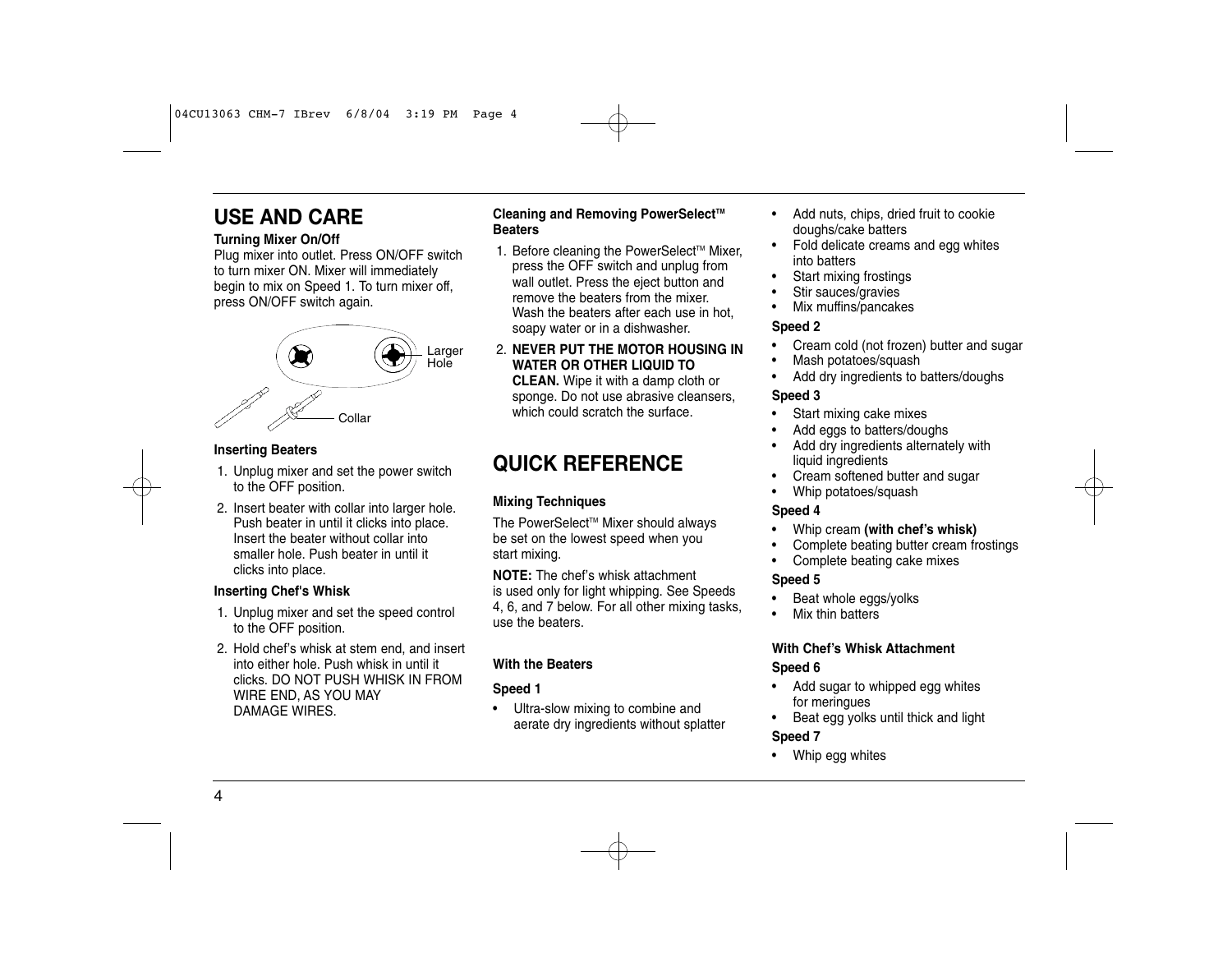## **RECIPES**

#### **Mixing Tips**

- Always read entire recipe and measure all ingredients before beginning the mixing process.
- For best results, do not measure flour directly from the bag. Pour into a container or bowl, scoop out the flour and level with the back of a knife or spatula. For flour stored in a container, stir before measuring.
- Eggs, butter and cream cheese combine more thoroughly at room temperature.
- Remove butter for recipe first and cut into 1 ⁄2-inch pieces, then measure out remaining ingredients for recipe. This will hasten the warming process. Do not warm butter for baking in a microwave unless instructed to do so. Microwaving can melt butter; melted butter will change the final product.
- The best cheesecakes are made when the eggs and cream cheese are at a similar room temperature. While the Cuisinart® PowerSelect™ Mixer can easily mix cold cream cheese, the trick is not to add too much air, which can cause cracking.
- For best results, use heavy cream, cold from the refrigerator, for whipped cream.
- For best results, whip egg whites in a spotlessly clean stainless steel or glass mixing bowl. If available, use a copper mixing bowl.
- Chocolate chips, nuts, raisins, etc. can be added using speeds 1 or 2 of your hand mixer.
- To separate eggs for any recipe, break them one at a time into a small bowl, gently remove yolk, then transfer egg whites to spotlessly clean mixing bowl. If a yolk breaks into the egg white, reserve that one for another use. Just a drop of egg yolk in the white will prevent the whites from whipping properly.
- To achieve the most volume of egg whites, the mixing bowl and chef's whisk attachment or beaters must be spotlessly clean and free of any fat, oil, etc. (Plastic bowls are not recommended for whipping egg whites.) The presence of any trace of fat or oil will prevent the egg whites from increasing in volume. Wash bowl and attachments thoroughly before beginning again.
- Occasionally ingredients may stick to the sides of the mixing bowl. When this occurs, turn mixer off and scrape the sides of the bowl with a rubber spatula.

#### **Recipe Notes**

Preparation times are estimates and are based on the time it takes to prepare, assemble, and cook the ingredients once they have been gathered from the refrigerator and cupboard and placed on the counter.

Nutritional analysis are based on number of servings indicated. If a recipe produces a range of servings, they are based on the

highest serving yield for that particular recipe.

**Note:** All recipes are mixed with beaters unless recipe specifies using chef's whisk.

#### **CINNAMON MUFFINS**

These tasty muffins are great for breakfast. You may add blueberries or chopped apple for a fruit muffin.

Makes 12 regular or 24 mini-muffins

#### **cooking spray**

- **3 tablespoons brown sugar, packed**
- **2 cups unbleached all-purpose flour**
- **1 tablespoon baking powder**
- **1 teaspoon cinnamon**
- **1 ⁄4 teaspoon salt**
- **2 large eggs**
- **1 cup evaporated skimmed milk (not reconstituted), or whole milk 1 ⁄4 cup unsalted butter, melted and cooled**

Preheat the oven to 375°F. Lightly coat 12 regular or 24 mini muffin cups with cooking spray (even if using nonstick bakeware).

Crumble the brown sugar to remove lumps. Place the brown sugar, flour, baking powder, cinnamon, and salt in a medium bowl. Mix on Speed 1 for 30 seconds to combine: reserve.

Place the eggs into a second bowl. Beat on Speed 3 until slightly foamy, about 30 seconds. While mixing on Speed 3, add the milk and melted butter; mix for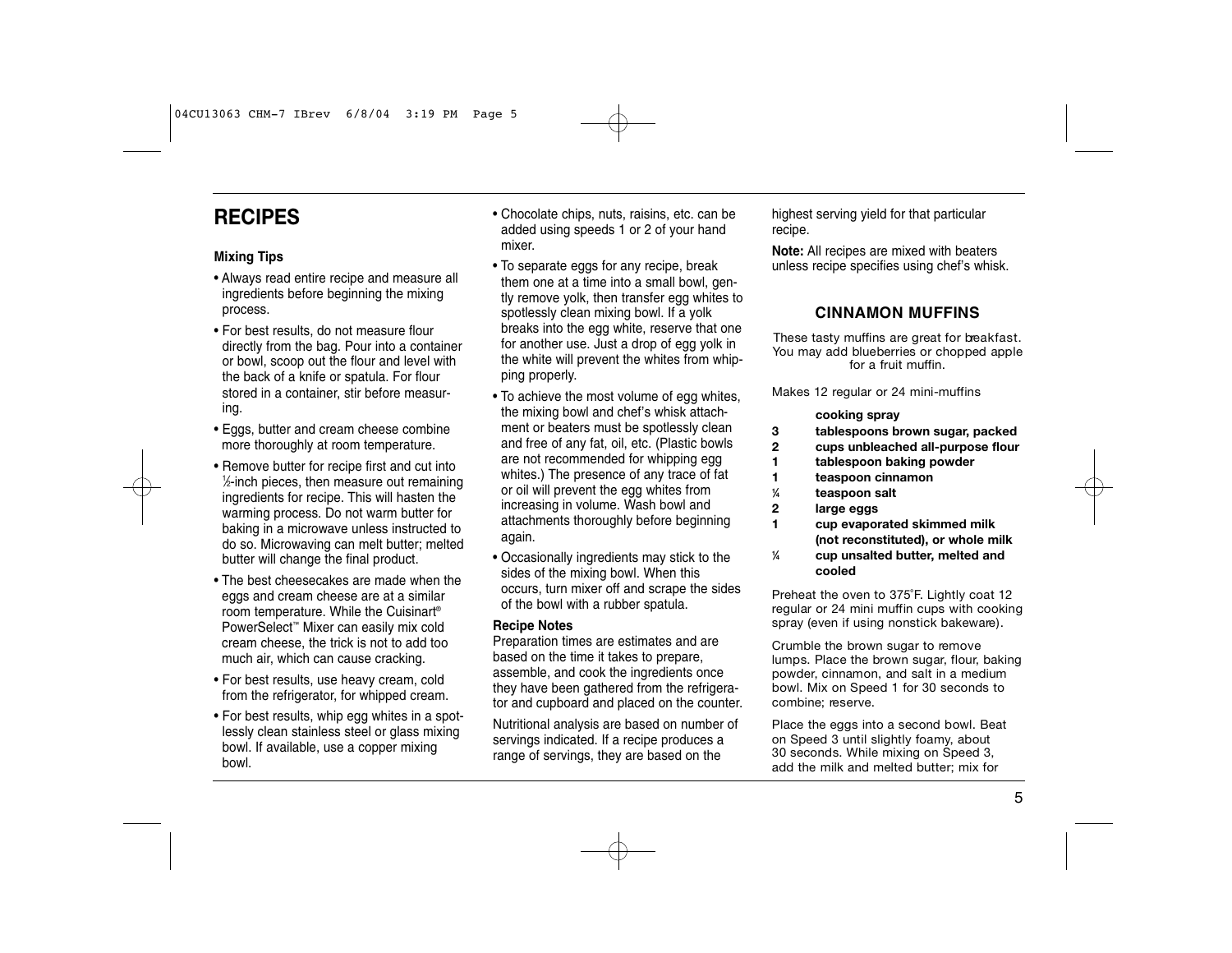15 seconds. Pour over the dry ingredients, and use Speed 1 to fold in until the in gredients are just moistened. Scoop into the prepared muffin cups. Bake in the p reheated oven: 18-20 minutes for regular muffins, 14-16 minutes for mini-muffins. until lightly browned and springy to touch in the center. Serve warm with Maple Orange Butter. Muffins may be made ahead and frozen; thaw and warm before serving.

*Nutritional information per serving (1 regular or 2 mini muffins): Calories 155 (29% from fat) • carb. 22g • pro. 5g • fat 5g • sat. fat 3g • chol. 46mg • sod. 208mg • calc. 141mg • fiber 1g*

#### **MAPLE ORANGE BUTTER**

Maple Orange Butter also makes a great spread for pancakes, waffles, biscuits or scones.

Makes ¾ cup

- **1 ⁄2 cup unsalted butter, room temperature**
- **2 tablespoons maple syrup (not pancake or sugar syrup) zest of 1 orange, finely chopped**

Use Speed 5 to beat butter in a mixing bowl until light and fluff y, about 1 minute. Add maple syrup and orange zest, beat on Speed 5 for 1 minute longer until fluffy and completely combined.

*Nutritional information per serving (1 tablespoon): Calories 76 (88% from fat) • carb. 2g • pro. 0g • fat 8g • sat. fat 5g • chol. 21mg • sod. 1mg • calc. 6mg • fiber 0g*

#### **DOUBLE CHOCOLATE GRAHAM O AT COOKIES**

Makes about 45 three-inch cookies

- **1 cup graham cracker crumbs**
- **1 cup rolled oats (regular, not quickcooking)**
- **11 ⁄2 cups all-purpose unbleached flour**
- **1 teaspoon baking soda**
- **1 ⁄2 teaspoon salt**
- **1 cup unsalted butter, cut in 16 pieces, at room temperature**
- **3 ⁄4 cup granulated sugar**
- **3 ⁄4 cup brown sugar, packed**
- **2 large eggs**
- **2 teaspoons vanilla extract**
- **12 ⁄3 cups (11-ounce package) semisweet or milk chocolate morsels**

P reheat oven to 350°F. Line baking sheets with parchment paper or a nonstick baking sheet liner.

In a small bowl, combine graham cracker c rumbs, oats, flour, baking soda, and salt. Mix on Speed 1 for 15 seconds; reserve.

Place the butter and both sugars in a large bowl. Mix on Speed 1 until creamy, about 45 to 60 seconds. Mix on Speed 3 until c reamed and smooth, about 1 minute. Mix in eggs and vanilla, 30 seconds on Speed 2. Add the flour mixture in 2 additions, mixing on Speed 2. Add chocolate morsels, mix on Speed 2 until combined, about 20 seconds.

D rop by rounded spoonfuls (2 tablespoons; for ease you may use a #40 ice cream

scoop) onto prepared baking sheets. Bake for 9-11 minutes, or until set. Cool for 2 minutes on baking sheets, then remove to wire racks to cool completely.

**Note:** For a cookie with nuts, substitute half or all of the chocolate morsels with chopped nuts.

*Nutritional information per cookie: Calories 154 (42% from fat) • carb. 21g • pro. 2g • fat 7g • sat. fat 4g • chol. 20mg • sod. 134mg • calc. 37mg • fiber 1g*

#### **LEMON WHITE C H O C O L ATE CHIP MACADAMIA NUT COOKIES**

Makes 40 cookies (using 2-tablespoon scoop)

- **21 ⁄4 cups all-purpose flour**
- **1 teaspoon baking soda**
- **1 teaspoon salt**

**1**

**2**

- **1 tablespoon finely grated lemon zest (yellow only – no white)**
- **3 ⁄4 cup granulated sugar**
	- **⁄2 cup packed brown sugar**
- **<sup>1</sup> cup unsalted butter, cut in 1**
- **⁄2-inch slices, at room temperature 2 large eggs, lightly beaten**
- 
- **1 teaspoon pure lemon extract**<br> **1 teaspoon pure vanilla extract**
- **⁄2 teaspoon pure vanilla extract 2**
	- **⁄3 cup white chocolate chips**
	- **⁄3 cup chopped toasted macadamia nuts**

Place flour, baking soda, salt and lemon zest in a medium bowl. Mix using Speed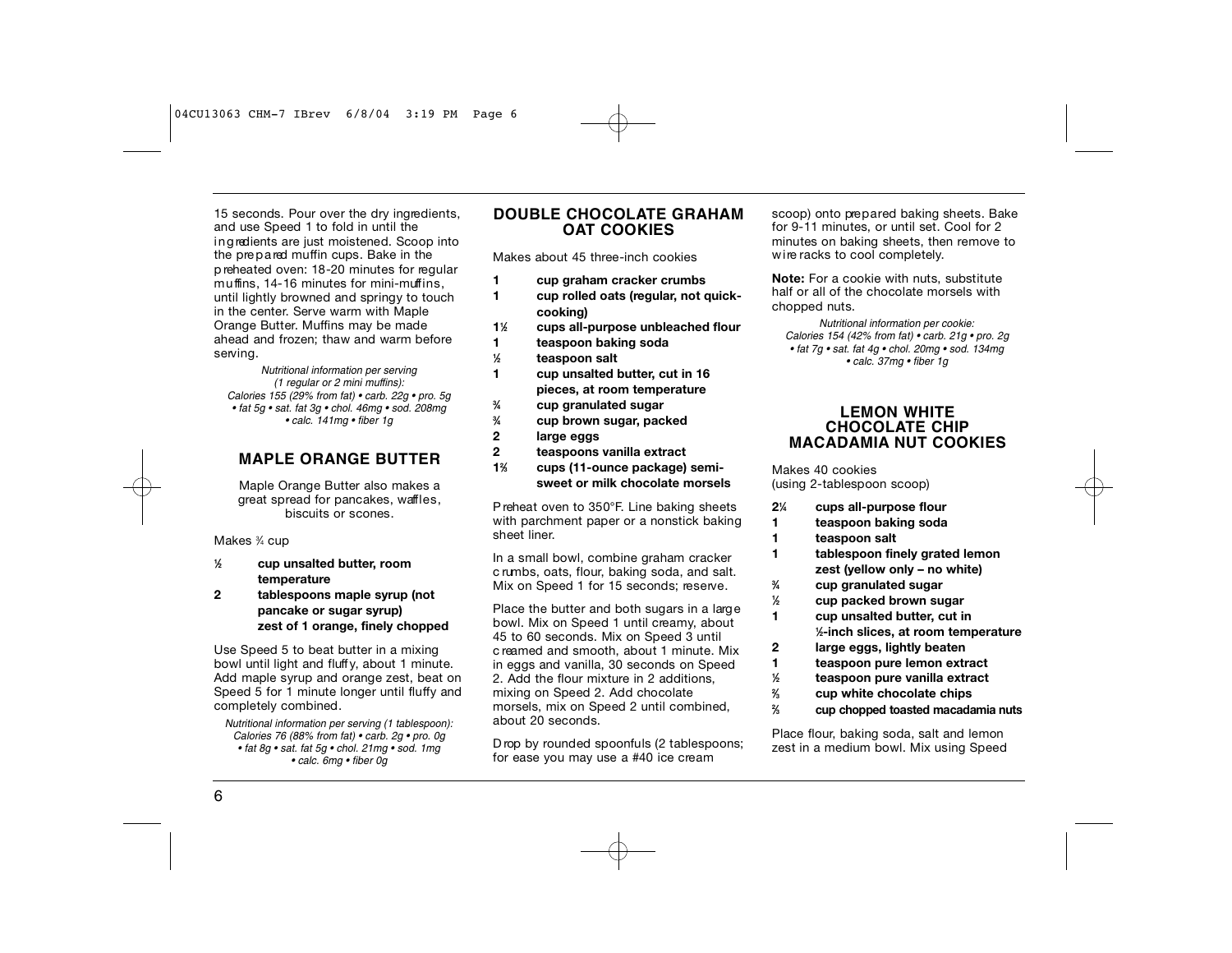1 for 15 seconds. Reserve. Preheat oven to 350°F. Line baking sheets with p a rd ment or nonstick baking liner.

Place brown and granulated sugars in a medium bowl with butter. Cream using Speed 1 until light and fluffy, about 1½ minutes. Add eggs and extracts, cream for 30 seconds longer. Add flour mixture; mix on Speed 2 until combined, about 45 seconds. Scrape the bowl. Add white chocolate chips and macadamia nuts. Mix on Speed 2 until blended, about 30 seconds.

D rop dough by rounded spoonfuls (about 2 tablespoons each - #40 ice cream scoop) onto prepared baking sheets, about 3 inches apart. Bake for 15 to 16 minutes until golden. Let cool on baking sheets for 2 to 3 minutes, then transfer to a wire rack to cool completely. Store in an airtight container.

*Nutritional information per cookie: Calories 143 (56% from fat) • carb. 15g • pro. 2g • fat 9g • sat. fat 4g • chol. 24mg • sod. 95mg • calc. 19mg • fiber 1g*

### **C H O C O L ATE CHIP SHORTBREAD COOKIES**

Makes about 4 dozen cookies

- **1 cup unsalted butter, room temperature**
- **3 ⁄4 cup brown sugar, packed**
- **11 ⁄2 teaspoons pure vanilla extract**
- **2 cups all-purpose four**
- **1 cup miniature semi-sweet**

#### **chocolate chips granulated sugar for garnish**

P reheat oven to 350ºF.

Starting on Speed 1, cream butter and brown sugar for about 30 seconds. In c rease to Speed 3 and mix for 3 minutes or until light and fluff y. Scrape bowl and beat in vanilla, about 30 seconds. Sprinkle 1 ⁄2 of the flour over the top and beat on 1 until mixed in, about 20 seconds. Sprinkle the remaining flour and beat until a dough begins to form, about 45 seconds. Using Speed 1, stir in chocolate chips.

Roll dough into 11 ⁄4-inch balls and place about 3 inches apart on ungreased cookie sheets. Using the bottom of a drinking glass which has been smeared with a little bit of butter, dip it in sugar, and flatten each cookie to about %-inch. Bake in p reheated 350°F oven for about 12 minutes until cookies are just beginning brown on edges.

Cool on baking sheets for 2 minutes, then transfer to a wire rack to cool completely.

Store in an airtight container.

*Nutritional information per cookie: Calories 79 (57% from fat) • carb. 8g • pro. 1g • fat 5g • sat. fat 3g • chol. 10mg • sod. 1mg • calc. 4mg • fiber 0g*

#### **CHOCOLATE ALMOND BISCOTTI**

#### Makes about 4 dozen

- **21 ⁄2 cups all-purpose flour**
- **2 ⁄3 cup unsweetened cocoa powder (Dutch process preferred)**
- **2 teaspoons baking powder**
- **1 ⁄2 teaspoon salt**

**1**

- **1 ⁄2 cup unsalted butter, room temperature**
	- **⁄2 cup granulated sugar**
- **1 ⁄2 cup packed brown sugar**
- **3 large eggs, 1 of them separated**
- **4 ounces bittersweet chocolate, melted and cooled slightly**
- **1 ⁄4 cup coffee liqueur (Kahlua®, Tia Maria®, Kamora®)**
- **1 teaspoon pure vanilla extract**
- **1 ⁄4 teaspoon almond extract**
- **1 cup slivered almonds, lightly toasted**

Combine the flour, cocoa, baking powder, and salt in a medium bowl. Mix on Speed 1 for 15 seconds. In a large bowl, cream the butter and sugars using Speed 1, just until incorporated, 5-10 seconds. Add the 2 eggs and egg yolk, one at a time, beating for 10 seconds after each addition. Combine the chocolate, liqueur, vanilla and almond extracts; combine with the butter mixture, 15 seconds. Do not overbeat.

Using Speed 1, gradually beat in the flour mixture, 1 cup at a time, for 15 seconds after each addition, to form a soft dough.

7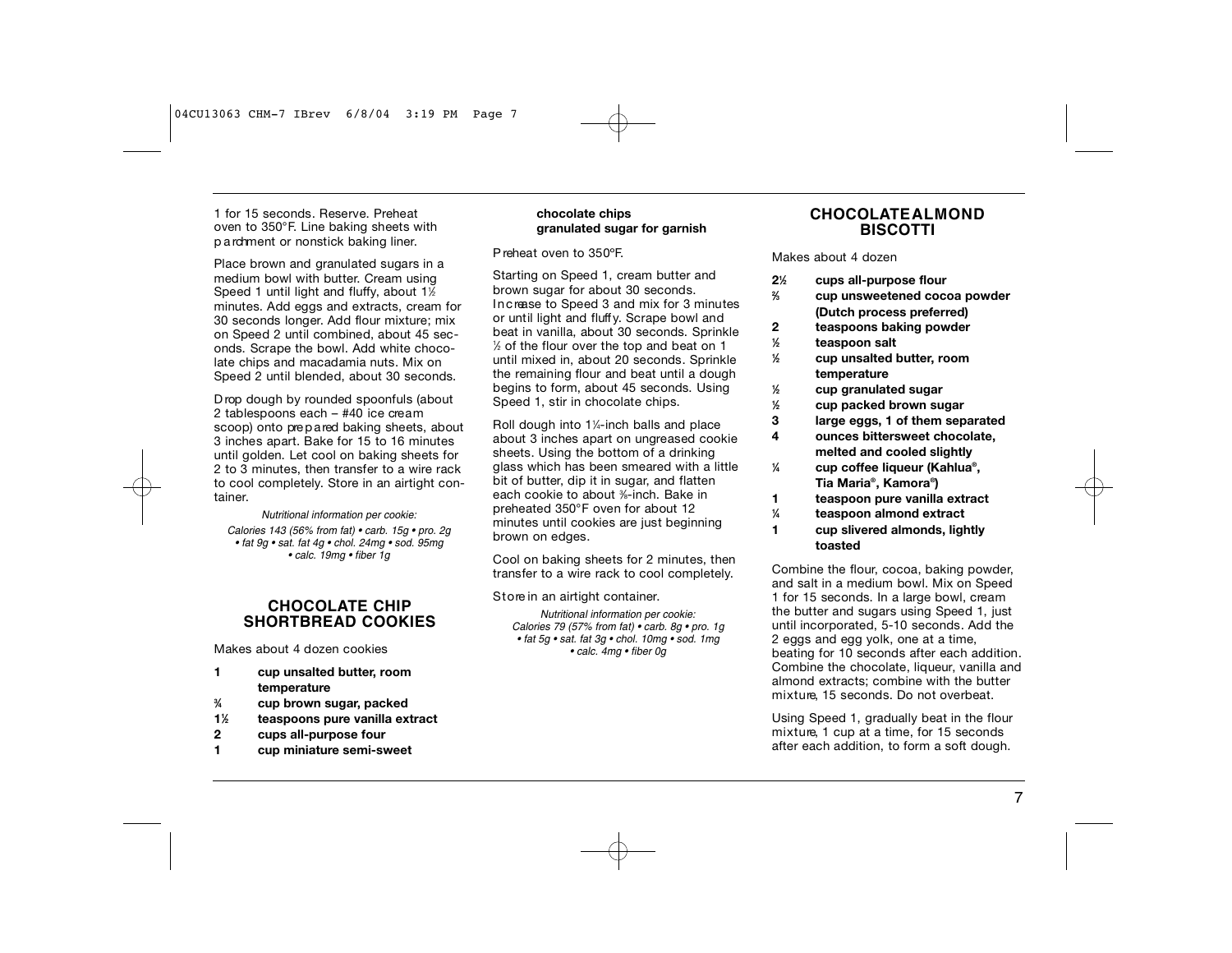Stir in the nuts. Form dough into a rough 9-inch square, cover with plastic and refrigerate the dough for 1 hour or until it is easy to handle.

P reheat oven to 350ºF. Line a baking sheet with parchment paper or a nonstick baking liner. Divide the dough in 3 pieces, and with floured hands, shape each into a 10-inch log. Place on the prepared baking sheet and flatten to 2 inches across. Place the reserved egg white in a small bowl and beat until frothy using Speed 2. Brush the logs with the beaten egg white. Bake 30-35 minutes until firm .

Remove from oven and cool on a rack for 10 minutes. Lower oven temperature to 250°F. Slice each log into ½-inch pieces using a serrated knife, place the biscotti back on the baking sheet and bake for 15-20 minutes, until dry. Let cool completely on a wire rack. Store in an airtight container.

*Nutritional information per biscotti: Calories 106 (47% from fat) • carb. 12g • pro. 2g • fat 6g • sat. fat 2g • chol. 18mg • sod. 40mg • calc. 19mg • fiber 1g*

*Kahlua® is a registered trademark owned by the Kahlua Corporation.*

*Tia Maria® is a registered trademark owned by the Tia Maria Ltd. Corp.*

*Kamora® is a registered trademark owned by the Jim Bean Brands Co.*

#### **M O C H A C H O C O L ATE CHIP C O O K I E S**

Serve these delicious cookies with ice c ream for a special dessert or with a glass of milk for a late night snack.

Makes 31 ⁄2 dozen cookies

- **11 ⁄2 tablespoons instant coffee granules or instant espresso powder**
- **11 ⁄2 tablespoons unsweetened cocoa powder**
- **2 tablespoon hot water**
- **21 ⁄4 cups all-purpose flour**
- **11 ⁄4 teaspoons baking soda**
- **1 ⁄4 teaspoon salt**
- **1 cup unsalted butter, cut in 8 pieces, at room temperature**
- **3 ⁄4 cup firmly packed light brown sugar**
- **3 ⁄4 cup sugar**
- **2 large eggs**
- **11 ⁄2 teaspoons pure vanilla extract**
- **11 ⁄2 cups semi-sweet chocolate morsels (can use half white chocolate morsels) 1 cup pecan halves** 
	- **(may be toasted)**

P reheat oven to 350°F. Line baking sheets with parchment paper or nonstick baking liners. Combine instant coffee granules, cocoa and water in a small bowl; reserve. Combine flour, soda and salt in a small bowl; reserve.

In a large mixing bowl, cream butter and sugars on a low speed until light and fluffy, about 2 minutes. Add coffee/cocoa/water mixture, eggs and vanilla; gradually in crease to Speed 4 and mix until well blended, about 30 seconds. Using Speed 1, add flour mixture and mix until combined, about 30 seconds. Scrape bowl with a spatula and continue mixing until well blended, about 30 seconds. Add chocolate chips and pecans; mix on Speed 2 until just combined, about 20-30 seconds.

Drop by rounded tablespoonfuls, about the size of a walnut, (for ease, you may use a #40 ice cream scoop) 2 inches apart, on prepared baking sheets. Bake until golden, about 16 to 18 minutes. Cool slightly on baking sheet and then transfer to a wire rack to cool completely. Store in an airtight container.

*Nutrition information per cookie: Calories 141 (57% from fat) • carb. 14g • pro. 1g • fat 9g • sat. fat 4g • chol. 17mg • sod. 86mg • calc. 8mg • fiber 2mg*

#### **CAPPUCCINO CHEESECAKE**

Makes 12-16 servings

- **2 tablespoons instant espresso powder**
- **1 ⁄2 cup half-and-half cooking spray**
- **3 tablespoons unsalted butter, cut in 1 ⁄2-inch pieces**
- **21 ⁄2 cups granulated sugar, divided**
- **3 ⁄4 cup all-purpose flour**
- **1 ⁄4 cup unsweetened cocoa**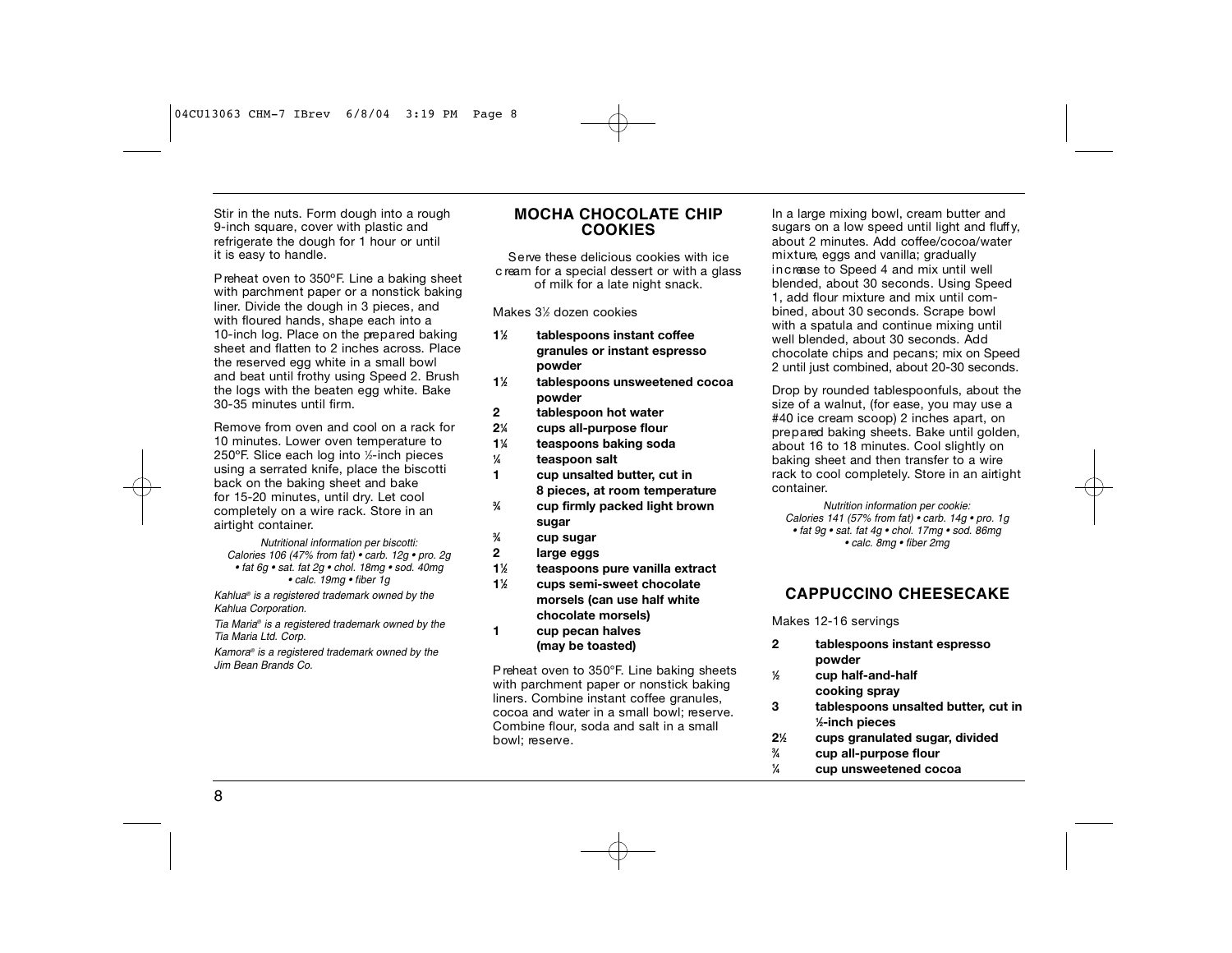- **1 ⁄2 teaspoon cinnamon**
- **1 ⁄4 teaspoon baking powder**
- **1 ⁄8 teaspoon salt**
- **1 large egg yolk**
- **16 ounces cream cheese (regular), at room temperature**
- **16 ounces lowfat cream cheese, at room temperature**
- **4 large eggs\***
- **2 tablespoons cornstarch**
- **2 teaspoons vanilla extract Chocolate curls for garnish, optional**

In a small bowl dissolve the espresso powder in the half-and-half; reserve. Preheat oven to 350°F. Lightly coat a 9 x 3 inch springform or cheesecake pan with cooking spray.

Place the butter and 1/4 cup of the sugar in a medium bowl. Mix on Speed 3 to cream, 11 ⁄2 minutes. Add flour, cocoa, cinnamon, baking powder, and salt; mix on Speed 1 until combined, 30 seconds. Add egg yolk and mix on Speed 1 until crumbly, 15 seconds. Press into bottom of pre p a red pan. Bake in preheated 350°F oven for 10 minutes, until slightly puffed (crust may have cracked appearance; that is normal). Place on a rack to cool. When the pan is cool to touch, wrap a sheet of aluminum foil a round the bottom and sides of the pan so that it comes up at least 2 inches.

Place cream cheeses and remaining sugar in a large mixing bowl. Beat on Speed 2 until combined and smooth, 2 minutes. Using Speed 1, add eggs, one at a time,

mixing for 15 seconds after each addition. Scrape the bowl. Add cornstarch, mix on Speed 1, 20 seconds. Scrape the bowl. Add half-and-half mixture and vanilla extract; mix on Speed 2 until smooth and completely combined. Pour the mixture over the cooled crust. Place the pan in a larger aluminum pan and place in the oven; add enough hot water to the outer pan so that it is ½-inch deep. Bake in the preheated 350°F oven for 60-70 minutes, until the cheesecake is pulling away from the sides of the pan; the center will be jiggly. Remove from the oven, remove the foil and let cool completely on a rack. Refrigerate at least 4 hours before serving. Garnish with chocolate curls if desired.

*Nutritional information per serving (16 servings): Calories 368 (48% from fat) • carb. 41g • pro. 8g • fat 20g • sat. fat 12g • chol. 116mg • sod. 290mg • calc. 89mg • fiber 1g*

#### **Variation:**

After the cheesecake is mixed, add 3 ounces each chopped white and bittersweet chocolate using Speed 1; mix for 15 seconds to combine.

\* Wa rm cold eggs safely before using by placing in a bowl of hot (not boiling) water for 10 minutes. They will incorporate more easily into your mixture .

#### **LEMON TEA LOAF**

Yield: 1 loaf, sixteen <sup>1</sup> ⁄2-inch slices

- **3 cups all-purpose flour**
- **2 teaspoons baking powder**
- **1 ⁄2 teaspoon salt**
- **2 ⁄3 cup melted butter**
- **2 cups sugar**

**3**

- **⁄4 cup fresh lemon juice, divided 1**
- **⁄4 cup finely chopped lemon zest (about 4 lemons)**
- **4 large eggs**
- **1 teaspoon pure vanilla extract**
- **1 cup whole milk yogurt**
- **1 ⁄2 cup confectioners sugar, sifted**

Preheat oven to 350°F. Butter and flour a 9 x 5 x 3 inch (8-cup) loaf pan.

Sift flour, baking powder, and salt together into a medium mixing bowl.

Place the melted butter and sugar in a large mixing bowl and combine using Speed 3 for one minute. The mixture will still seem slightly granular. Continue mixing and add  $\%$  cup of the lemon juice and zest.

Add eggs one at a time and then the vanilla.

Add the dry ingredients and yogurt to the batter alternately in three additions, using Speed 2, ending with the yogurt.

Pour batter into prepared loaf pan. Bake on the middle rack for approximately 1 hour 35 minutes, rotating the pan half way through baking time. Check cake for doneness after 1 hour 20 minutes. Cake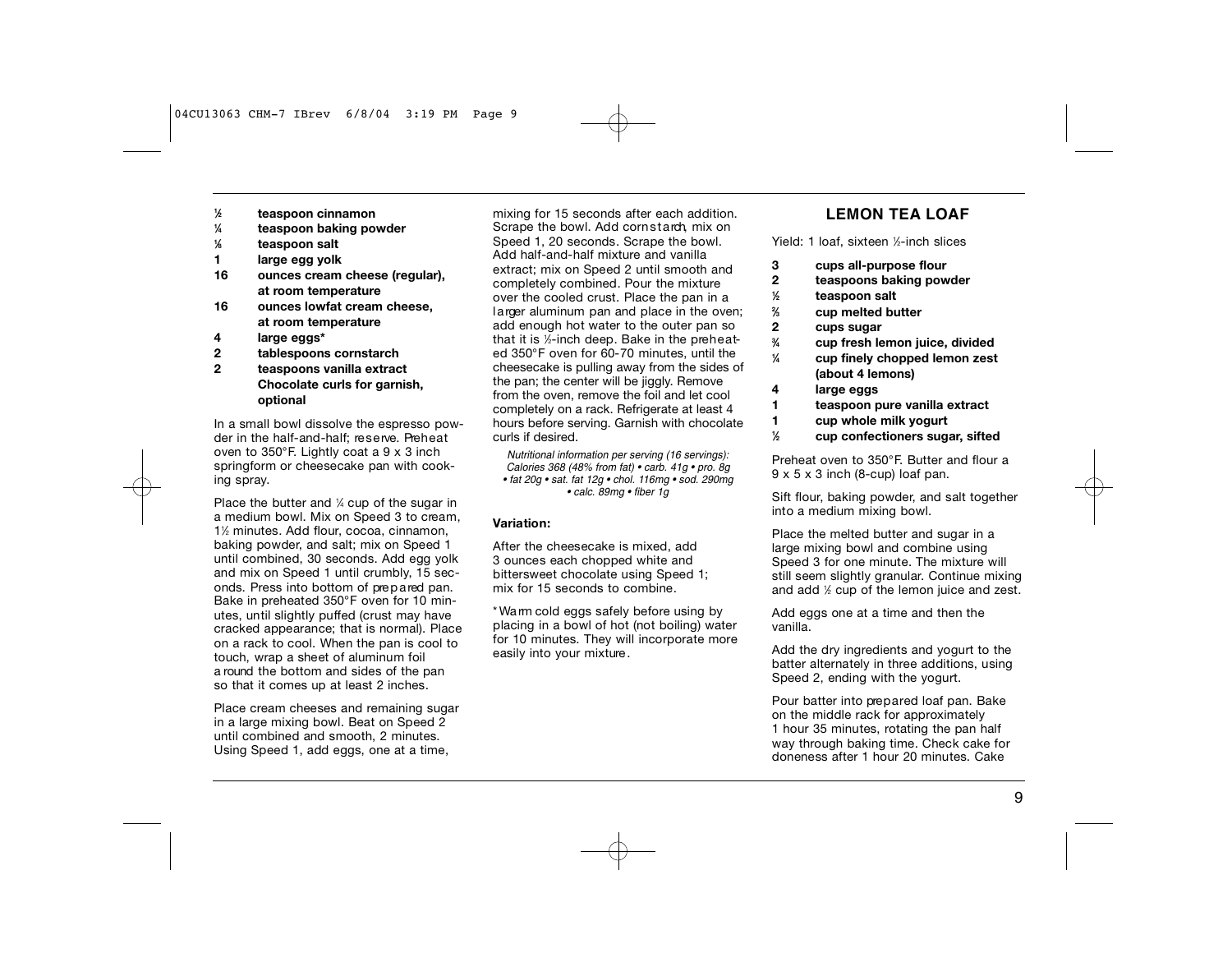is finished when cake tester comes out clean.

While cake is baking, mix remaining ¼ cup of the lemon juice with sifted confectioners sugar until white and glossy; reserve.

Allow cake to rest about ten minutes, until cool to the touch. Remove from pan and place on a dish with a lip. Prick the cake with a toothpick all over the top, particularly along the cracks. Pour glaze over top of cake, spreading it with a spatula or pastry brush to make sure it covers the top and side surfaces of the loaf. Transfer to a wire rack and allow cake to cool completely before slicina.

*Nutritional information per serving: Calories 294 (29% from fat) • carb. 49g • pro. 5g • fat 10g • sat. fat 6g • chol. 75mg • sod. 131mg • calc.32mg • fiber 1g*

### **SUNSHINE CHIFFON CAKE**

Chiffon cakes are made with oil rather than butter or shortening, making them moist and light in texture. With flecks of fresh citrus, this one is good on its own, or served with sliced fresh fruit.

Makes 16 to 20 servings

- **7 large eggs, separated**
- **1 teaspoon fresh lemon juice**
- **11 ⁄2 cups granulated sugar, divided**
- **2 cups unbleached all-purpose flour**
- **1 tablespoon baking powder**
- **1 ⁄4 teaspoon salt**
- **1 tablespoon finely chopped lemon zest**
- **1 tablespoon finely chopped orange zest**
- **3 ⁄4 cup fresh orange juice**
- **1 ⁄2 cup flavorless vegetable oil (or use a nut oil such as almond or walnut)**
- **11 ⁄2 teaspoons vanilla extract**
- **1 teaspoon almond extract powdered sugar for dusting and/or Orange Apricot Glaze**

P reheat oven to 325°F. Have ready a 10 inch angel food or tube pan (preferably one that is one piece).

Place the egg whites in a large, clean stainless or glass mixing bowl. Using the chef's whisk on Speed  $\overline{7}$ , whip egg whites until frothy and foamy, about 30 seconds, then add lemon juice. Continue to whip until thick and opaque, about 3 minutes, adding  $\%$  cup of the sugar gradually to the egg whites. Continue to whip until stiff and glossy, about 7 minutes total. Reserve.

Place the remaining 1 cup of the sugar, the flour, baking powder, and salt in a large mixing bowl. Insert beaters. Mix on Speed 1 to blend and aerate, 10 seconds. Place the egg yolks, zests, juice, oil, and extracts in a medium bowl. Mix on Speed 3 for 30 seconds; scrape the bowl. Make a well in the center of the dry ingredients. Add the liquid/yolk mixture and mix using Speed 3 until batter is smooth, about 1 minute.

Stir 1 cup of the egg whites into the batter using a spatula, then gently fold the

remaining egg whites into the batter  $\frac{1}{3}$  at a time. Gently spoon into the prepared pan and bake in the preheated oven for 60 minutes, until a cake tester comes out clean when tested. Invert the pan immediately onto a wire rack and let the cake cool completely in the pan upside down on the rack. This will take about 2<sup>1</sup> ⁄2 to 3 hours. Run a long thin knife around the outer and tube edges of the pan and turn the cake out of the pan onto the rack. Use a long wooden skewer to loosen the cake from the center tube. Remove cake from pan. Wrap in plastic wrap and store at room temperature for up to 2 days or refrigerate up to 4 days. (Cake may be also be double wrapped and frozen – thaw before serving.) Dust with powdered sugar before serving – serve with a drizzle of the Orange Apricot Glaze.

> *Nutritional information per serving (based on 18 servings):*

*Calories 194 (37% from fat) • carb. 27g • pro. 3g • fat 10g • sat. fat 1g • chol. 83mg • sod. 282mg • calc. 93mg • fiber 0g*

\*Stir flour, then spoon into measuring cup. Level off with the back of a table knife or spatula.

### **ORANGE APRICOT GLAZE**

Makes 1 ⁄2 cup glaze

**1**

- **⁄2 cup apricot preserves**
- **2 tablespoons Grand Mamier® liqueur**
- **1 teaspoon fresh lemon juice**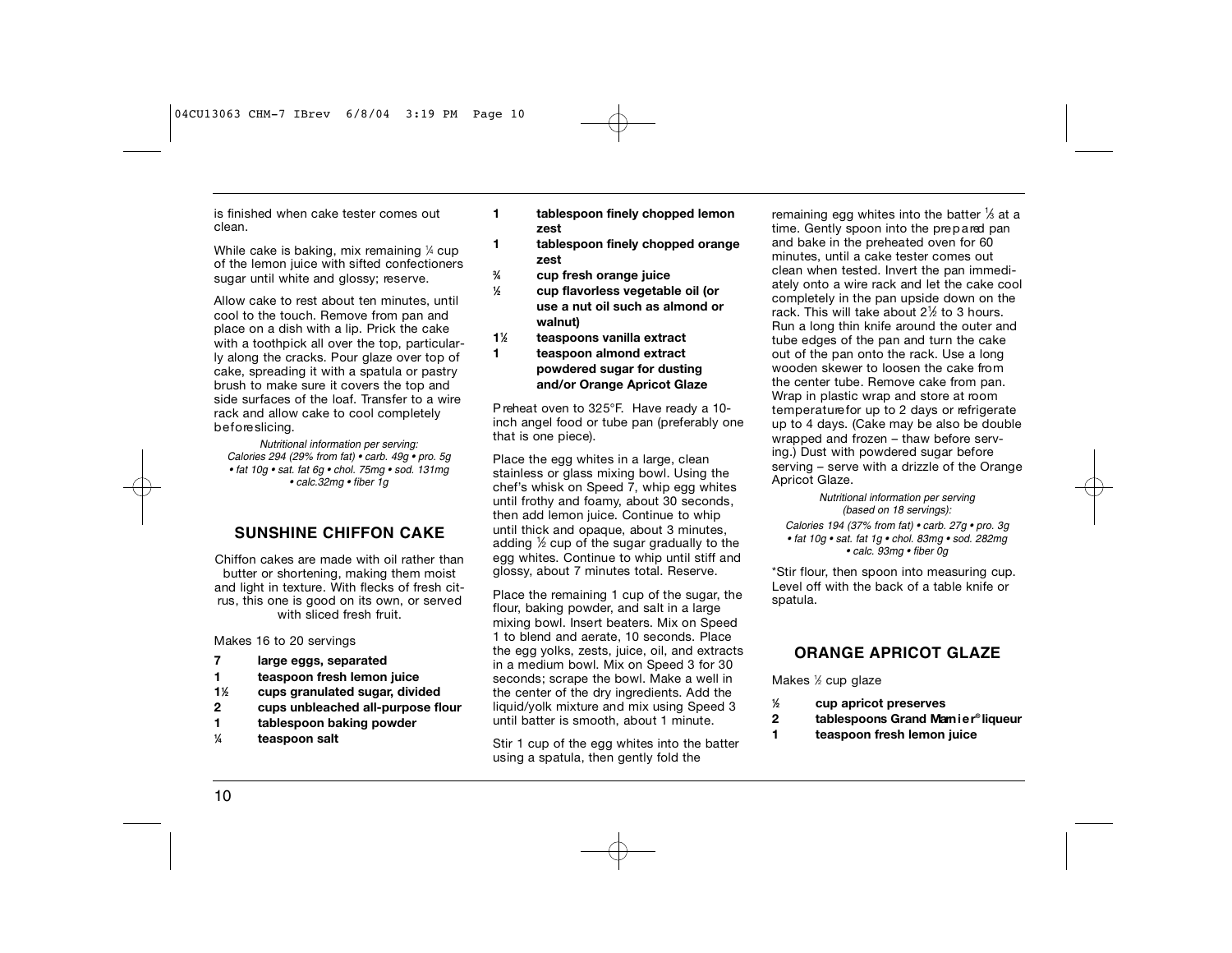Place preserves, liqueur and lemon juice in a small bowl. Insert the mixing beaters. Mix on Speed 7 for 1 minute. May use as is, or for a smoother glaze, press through a strainer.

*Nutritional information per serving (about 11 ⁄3 teaspoon): Calories 28 (1% from fat) • carb. 7g • pro. 0g • fat 0g • sat. fat 0g • chol. 0mg • sod. 4mg • calc. 2mg • fiber 0g*

*Grand Marnier® is a registered trademark owned by the Société des Produits Marnier-La Postolle Joint Stock Co.* 

#### **MOCHA CAKE**

These moist layers can be made ahead and frozen. Frost several hours before serving with Deep Mocha Frosting.

Makes two 9-inch layers, 12 servings

- **13 ⁄4 cups all-purpose flour, plus 2 tablespoons for pan preparation**
- **2 cups granulated sugar**
- **3 ⁄4 cup unsweetened cocoa powder**
- **2 teaspoons baking soda**
- **1 teaspoon baking powder**
- **1 teaspoon salt**
- **2 large eggs**
- **1 cup strong brewed coffee**
- **1 cup buttermilk**
- **1 ⁄2 cup unsalted butter, melted and cooled, plus 1 tablespoon for pan**
- **1 teaspoon vanilla extract**

Position rack in center of the oven, and p reheat oven to 350ºF. Butter two 9x2-inch diameter cake pans and line each with round of parchment paper or waxed paper. Butter the parchment and dust the pans with flour, taking care to shake out all excess flour.

Place flour, sugar, cocoa, baking soda, baking powder and salt in a large bowl; mix on Speed 1 for 20 seconds. Make a well in the center and add eggs, coffee. buttermilk, butter and vanilla. Beat for 2 minutes on speed 3; batter will be thin. Pour into prepared pans.

Bake for 30-40 minutes, until a toothpick inserted into the center comes out clean. Cool for 10 minutes, remove from pans; remove and discard parchment. Place on wire racks to cool completely. Frost with Deep Mocha Frosting.

### **DEEP MOCHA FROSTING**

Makes about 2<sup>1/2</sup> cups, enough for two 9-inch round layers

- **3 ⁄4 cup heavy cream**
- **1 ⁄2 cup unsalted butter**
- **1 ⁄2 cup sugar**
- **12 ounces semi-sweet chocolate**
- **1 ⁄2 tablespoon espresso powder**
- **1 teaspoon vanilla**

Combine all ingredients in saucepan and place over medium heat. Heat mixture until it is almost simmering. Reduce heat to medium low and mix on Speed 2, mix until all the chocolate is melted and mixture is well combined, smooth, creamy and homogenous with no visible bits of chocolate remaining. This process takes approximately 8 minutes.

Transfer to a bowl and refrigerate mixture for about an hour until it sets up before using. Deep Mocha Frosting can be made in advance and refrigerated. Remove from refrigerator about an hour before using to allow frosting to come to a spreadable consistency.

*Nutritional information per serving (about 31 ⁄3 tablespoons – frosting on 1 ⁄12 of a 2-layer cake): Calories 151 (76% from fat) • carb. 9g • pro. 0g • fat 13g • sat. fat 8g • chol. 41mg • sod. 7g • calc. 12mg • fiber 0g*

### **C H O C O L ATE MOUSSE CAKE ROLL**

Makes 12 servings

**For the mousse:**

- **12 ounces semi-sweet chocolate**
- **21 ⁄2 cups heavy cream**
- **1 tablespoon Kahlua®, or other coffee liqueur**

**For the cake:**

**1**

- **8 ounces semi-sweet chocolate**
	- **⁄4 cup brewed coffee**
- **6 large eggs**
- **3 ⁄4 cup granulated sugar**

**For the whipped cream frosting:**

**1 cup heavy cream**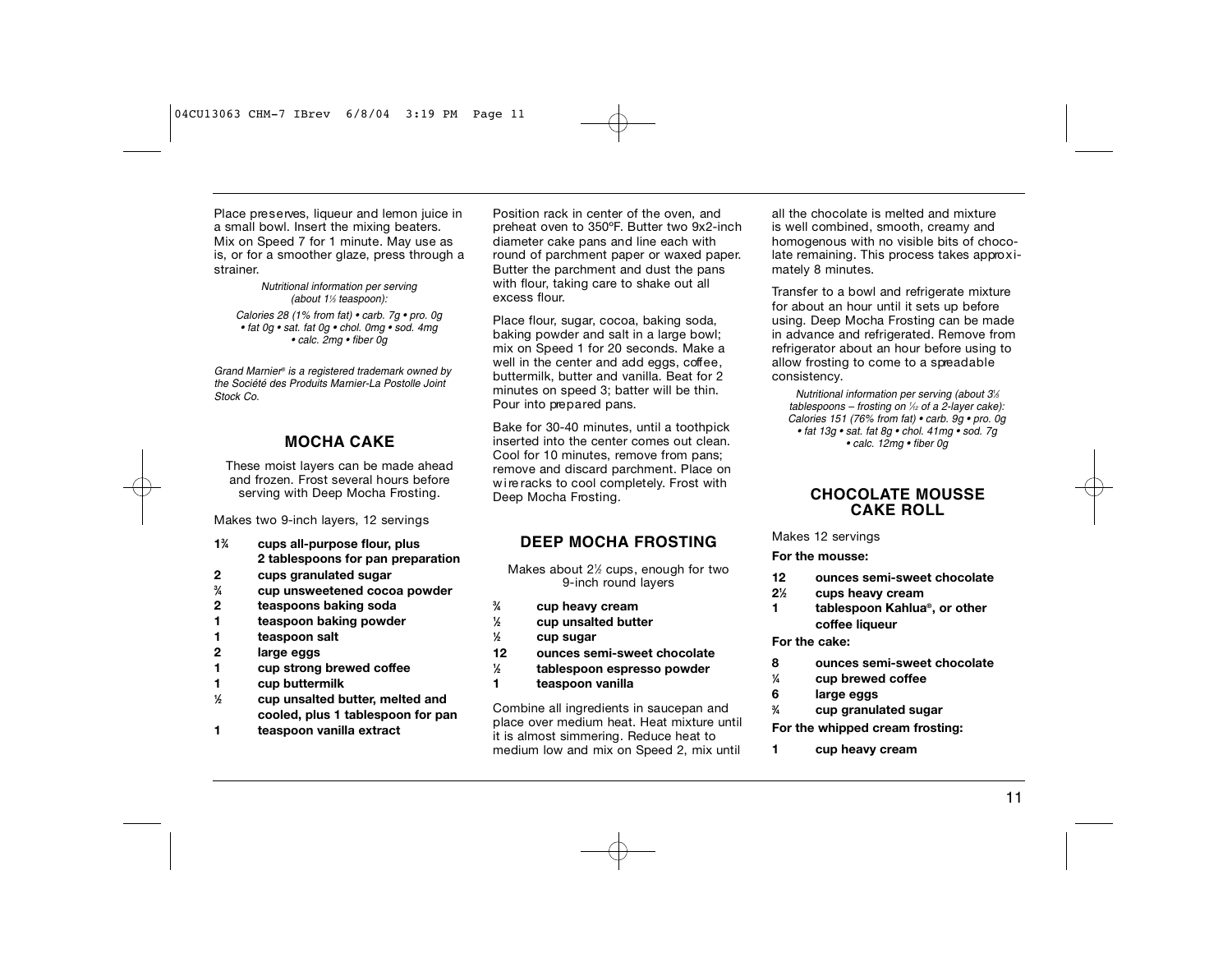#### **3 tablespoons confectioners sugar 1 teaspoon vanilla extract cooking spray**

P reheat oven to 350°F. Lightly coat a 17x12x1-inch jelly roll pan with cooking spray. Cut a sheet of parchment 3 inches longer than the length of the pan. Fold p a rd ment to fit width. Line the pan with the parchment so that it comes up the short ends of the pan. Lightly coat parc hment with cooking spray.

#### **To pre p a re the chocolate mousse:**

Place the chocolate in a stainless mixing bowl. Place 1 cup of heavy cream in a small saucepan and bring to almost a boil and pour over chocolate. Stir until chocolate is completely melted and smooth; allow to cool to room temperature. In a separate mixing bowl, place the remaining 1<sup>1/2</sup> cups of heavy cream and the Kahlua<sup>®</sup>. Using the chef's whisk whip the cream using Speed 4 until it holds firm peaks. Remove the chef's whisk and insert beaters and carefully fold the whipped c ream into the chocolate in three additions using the Speed 1 with the beaters. Cover and refrigerate until ready to use.

#### **To pre p a re the Cake**

Melt chocolate and coffee in a double boiler over barely simmering water. Let cool. Separate eggs in 2 separate mixing bowls. Using Speed 4, mix yolks with sugar until the mixture becomes very light and smooth, about 2 minutes. While mixing, add the cooled chocolate mixture in a steady stream and mix until totally incorporated. Use the chef's whisk to whip egg whites until soft peaks form, about 1½  $\,$ 

minutes. Insert the beaters in and fold the whites into the chocolate mixture in 3 additions, as with the mousse. Scrape the sides and bottom of the bowl with a rubber spatula to make sure the mixture is well incorporated.

Pour batter into prepared jelly roll pan and bake for 15 minutes, turn off oven and let cake remain in hot oven for an additional 5 minutes. Remove from oven and cover with damp paper towels so the cake will not dry out.

#### **Whipped Cre a m**

Whip the cream, sugar and vanilla in a mixing bowl using the chef's whisk until soft peaks form, about 1½ minutes.

Spread enough mousse on the cake roll to cover the entire surface area (there may be mousse left over).

Using the parchment on the long side as a guide, roll the cake into a log shape.

Place in the freezer for an hour to firm. Remove and frost with the whipped cream (using an offset spatula makes this easier).

Return cake roll to freezer to become firm. It will be firm enough to serve in about 30 to 60 minutes. This dessert can be served f rozen, similar to a frozen mousse or ice c ream cake, or refrigerated for a softer mousse feel. Use a serrated knife to slice. May be garnished with fresh berries, whipped cream and chocolate curls.

*Nutritional information per serving: Calories 562 (64% from fat) • carb. 47g • pro. 7g • fat 42g • sat. fat 25g • chol. 201mg • sod. 64mg • calc. 73mg • fiber 3g*

## **C H O C O L ATE SOUFFLÉ CAKE**

Makes one 10-inch round cake; sixteen slices

- **2 tablespoons unsalted butter plus additional for pan preparation**
- **6 ounces bittersweet chocolate**
- **2 ounces semi-sweet chocolate**
- **9 large eggs**
- **2 large egg whites**
- **11 ⁄4 cup granulated sugar, divided**
- **1 ⁄3 cup all-purpose flour**

Preheat oven to 365°F. Cut a circle of p a rchment paper to line a 10" round cake pan. Butter the bottom and sides of cake pan well. Add enough flour to coat the buttered interior, being sure to tap the pan and remove any excess flour. Place the p a rchment circle at the bottom of the pan and butter and flour it as well.

Melt the chocolate and butter in a stainless bowl over a double boiler, set aside.

Separate eggs into two mixing bowls, adding the extra whites to the bowl of egg whites. Add 3 ⁄4 cup of the sugar to the bowl of yolks. Mix the yolks and sugar on Speed 4 for 1<sup>1/2</sup> minutes until very pale and thick; reserve. Using the chef's whisk, beat the egg whites on Speed 5 for 1 minute; add the remaining 1 ⁄2 cup of sugar and continue beating whites for an additional 2 minutes until it reaches soft peaks. Remove the chef's whisk and insert the beaters. Using Speed 1, and reserving about one quarter of the whites, fold whites into the yolk mixture in three additions. Scrape the bottom and sides of bowl to make certain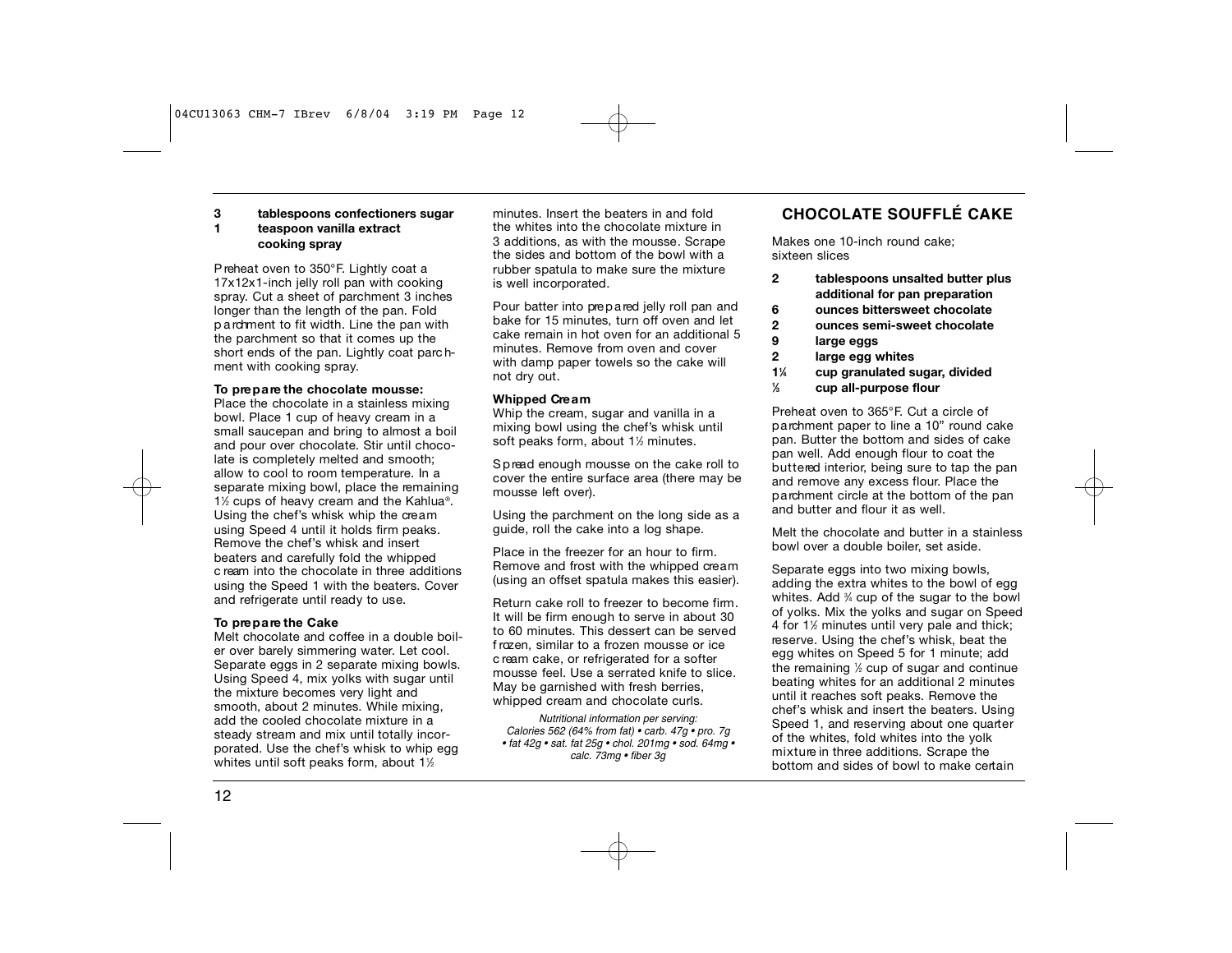the mixture is evenly blended. Sift in the flour into mixture and fold gently. Finally add the last of the egg whites again using the same

folding technique. To ensure complete incorporation, use a rubber spatula to scrape the bottom and sides of the bowl.

Transfer the batter to the prepared pan and bake in the preheated 365°F oven for about 40 minutes, until cake has puffed and cracked but is still soft to the touch on top.

Turn cake out onto serving plate and remove pan. Sprinkle the top with sifted confectioner's sugar. Serve immediately or at room temperature .

*Nutritional information per serving: Calories 195 (42% from fat) • carb. 25g • pro. 5g • fat 10g • sat. fat 5g • chol. 123mg • sod. 43mg • calc. 22mg • fiber 1g*

#### **T I R A M I SU**

Makes one 9-inch square pan, 12 servings

**For champagne sabayon:**

#### **3 egg yolks**

- **1 ⁄2 cup granulated sugar**
- **1 ⁄2 cup champagne**
- **8 ounces mascarpone**
- **3 ⁄4 cup heavy cream**
- **1 ⁄4 cup plus 31 ⁄2 tablespoons Kahlua® or coffee liqueur**
- **1 ⁄4 teaspoon pure vanilla extract**
- **3 cup espresso or strongly brewed coffee**

#### **1 recipe Génoise (recipe follows)\* 3 ounces semi-sweet chocolate, made into chocolate curls (with vegetable peeler)**

#### **To make sabayon:**

Place egg yolks and sugar in mixing bowl. Using beater attachment mix yolks and sugar until pale and thick on Speed 4. Place bowl over warm water bath to resemble double boiler. Using the chef's whisk attachment, beat the yolk mixture on Speed 2-3. Add champagne after 1<sup>1/2</sup> minutes. Continue beating for as long as 8 minutes, until the mixture has tripled in volume and it is too warm to submerge your finger. Remove bowl from heat and continue beating an additional 30 seconds to cool slightly, set aside.

In two separate mixing bowls, place the mascarpone and heavy cream. With the Beater attachment, mix the mascarpone until smooth. Fold the mascarpone into the yolk mixture using the lowest speed. Using the whisk attachment, beat the heavy c ream on Speed 5. After 1 minute add 1½ tablespoons of Kahlua® and vanilla. Continue beating until soft peaks form about 2 minutes total. Fold the whipped c ream into the yolk and mascarpone mixture. You should have about 3½ cups of filling.

Fill a shallow dish with remaining Kahlua® and the coffee.

Slice the Génoise in 1 ⁄2 inch strips. Soak the cake pieces in coffee until saturated. Use soaked cake to line the bottom of a 9-inch s quare pan. Cover with half of the filling

and then chocolate curls. Continue with another layer of soaked cake, the remaining filling and then finally cover with the remaining chocolate curls.

Cover with plastic wrap and refrigerate for at least 6 hours before serving.

**Note:** The sabayon is wonderful on its own with berries for a simple dessert.

After removing sabayon from heat, transfer to a bowl and allow to cool. Cover and place in the refrigerator until completely chilled. Fold in ½-¾ cups whipped cream and serve.

*Nutritional information per serving: Calories 382 (53% from fat) • carb. 33g • pro. 5g • fat 23g • sat. fat 12g • chol. 184mg • sod. 68mg • calc. 56mg • fiber 1g*

\*May substitute 18-20 savoiardi (crisp lady fingers), purchased or homemade

## **G É N O I S E**

Makes one 9-inch round cake, 12 servings

- **2 ⁄3 cup all-purpose flour**
- **1 ⁄3 cup cornstarch**
- **1 ⁄3 teaspoon baking soda**
- **3 large eggs**
- **3 large egg yolks**
- **2 ⁄3 cup sugar**
- **1 ⁄4 cup unsalted butter, melted and cooled**

Preheat oven to 350° F. Butter and flour a 9-inch round cake pan; reserve. Sift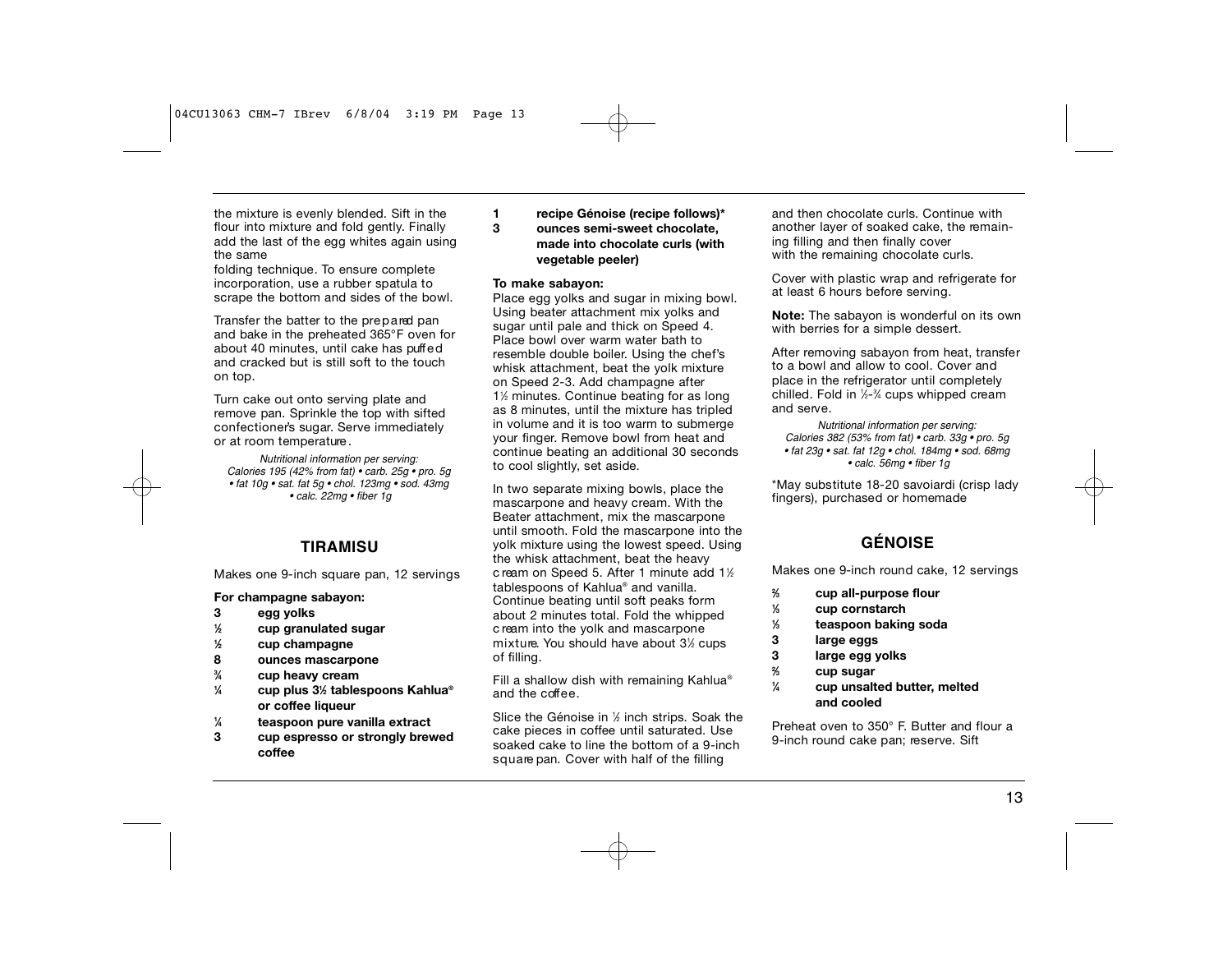#### together dry ingredients into a mixing bowl; reserve.

Place eggs, yolks, and sugar in a large mixing bowl. Place over a warm water bath<sup>\*</sup> and mix on Speed 2 until the egg mixture is tepid and slightly frothy, about 5 minutes. Remove the bowl from heat and use the chef's whisk, beating on Speed 5 until the eggs doubled in volume and are light and fluffy, about 1½ minutes.

C a refully fold in dry ingredients and then the butter by using Speed 1 and the beaters. Be careful to scrape the bottom and sides of the bowl while mixing. Finish by scraping the bottom and sides of bowl one last time with rubber spatula to ensure even incorporation.

Pour into prepared cake pan and bake for about 30-35 minutes until the top puff s and is golden brown and spongy to the touch. Let cool in pan for 2 to 3 minutes, then turn out onto a wire rack to cool completely.

*Nutritional information per serving: Calories 146 (39% from fat) • carb. 19g • pro. 3g • fat 6g • sat. fat 3g • chol. 117mg • sod. 64mg • calc. 14mg • fiber 0g*

\* To create a warm water bath, place rounded large heatproof (stainless or heat proof glass) bowl over a pan of simmering water.

#### **GRAND MARNIER® WHIPPED CREAM**

Makes about 2 cups

- **1 cup heavy cream**
- **1 ⁄4 cup confectioner's sugar, sifted**
- **1 ⁄2 teaspoon pure vanilla extract**
- **3 tablespoons Grand Marnier® Liqueur**

Place heavy cream in mixing bowl. Using the chef's whisk attachment, whip the c ream on Speed 5 for about 1 minute. Add the sifted sugar, vanilla, and Grand Marnier<sup>®</sup> Liqueur. Whip for an additional minute until soft peaks form .

*Nutritional Analysis per serving (2 tablespoons): Calories 64 (76% from fat) • carb. 3g • pro. 0g • fat 6g • sat. fat 3g • chol. 20mg • sod. 6mg • calc. 13mg • fiber 0g*

#### **COFFEE WHIPPED CREAM**

Makes about 2 cups

- **1 cup heavy cream**
- **1 ⁄4 cup confectioner's sugar, sifted**
- **1 ⁄4 teaspoon pure vanilla extract**
- **1 ⁄4 cup strong brewed coffee, chilled**

Place heavy cream in a cold mixing bowl. Using the chef's whisk, whip the cream for 1 minute on Speed 5. At this point add the sifted confectioner's sugar and vanilla and 1 teaspoon of coffee. Continue beating, adding one teaspoon of coffee at a time to taste until cream reaches soft peak stage, about 2-3 minutes.

*Nutritional information per serving: Calories 59 (83% from fat) • carb. 23g • pro. 0g • fat 6g • sat. fat 35g • chol. 20mg • sod. 6mg • calc. 10mg • fiber 0g*

#### **HERBED CHEESE**

Instead of purchasing expensive herb-flavored cheeses, you can easily prepare your own.

Makes about 2 cups

Preparation: 10 minutes or less

- **8 ounces cream cheese (may use regular or lowfat)**
- **5 ounces chèvre or other goat cheese (soft type, not aged)**
- **1 clove garlic, peeled and minced**
- **1 tablespoon finely minced shallot or green onion**
- **1 tablespoon finely chopped fresh parsley**
- **1 teaspoon herbes de Provence**
- **1 ⁄2 teaspoon kosher salt**
- **1 ⁄4 teaspoon white pepper dash hot sauce such as Tabasco®, to taste**

Place the cream cheese, chèv re, garlic, shallot, parsley, herbes de Provence, and salt in a medium bowl. Mix for 1 minute, on Speed 3, then increase speed to Speed 5 to whip for an additional 2 minutes until light and fluff y. Add white pepper and hot sauce to taste, whip on Speed 5 for 30 seconds longer. Allow cheese spread to stand at least 30 minutes before serving.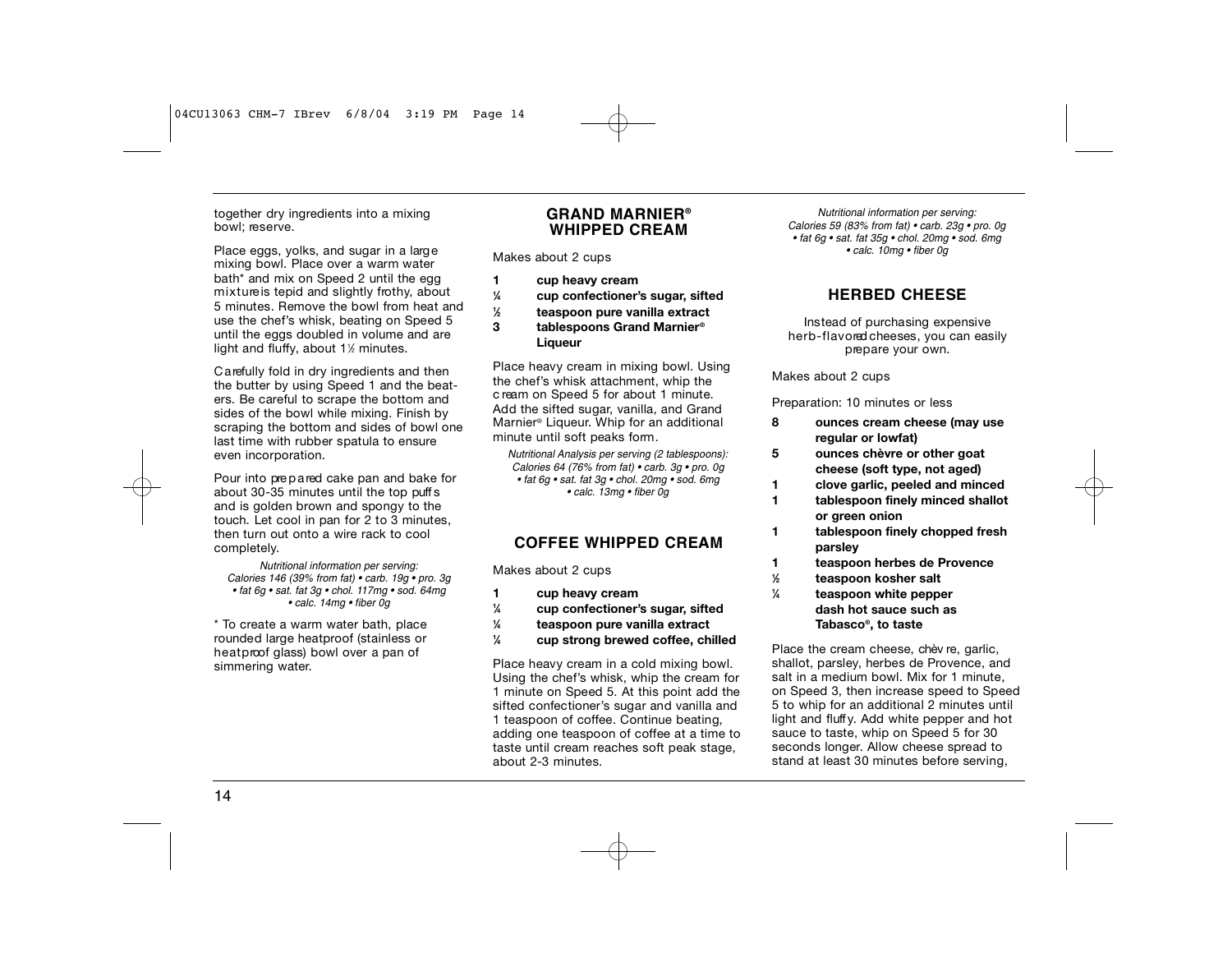to allow flavors to blend. Transfer to a resealable container and refrigerate. Remove from refrigerator 15 minutes before serving to soften. Serve with crackers, pita or bagel chips. It also makes a good topping for a baked potato.

*Nutritional information per serving (2 tablespoons, made with lowfat cream cheese): Calories 58 (69% from fat) • carb. 1g • pro. 3g • fat 4g • sat. fat 3g • chol. 9mg • sod. 156mg • calc. 35mg • fiber 0g*

*Tobasco® is a registered trademark owned by the McIlhenney Co.*

#### **SMOKED SALMON SPREAD**

The ultimate spread for your bagel

#### Makes 2 cups

- **8 ounces cream cheese, softened to room temperature**
- **1 ⁄4 cup sour cream, reduced fat**
- **2 teaspoons fresh lemon juice**
- **4 ounces smoked salmon, chopped**
- **2 tablespoons chopped fresh dill**
- **2 teaspoons finely chopped green onion**
- **1 ⁄2 teaspoon freshly ground pepper**

Mix the cream cheese with sour cream and lemon juice on Speed 3 until creamed and fluffy, about 1 minute. Add smoked salmon, dill, green onion and pepper and continue to mix on Speed 2 until evenly incorporated. Transfer to a decorative bowl to serve. Allow to rest in refrigerator for at

least an hour to allow flavors to blend b e f ore serving. May be prepared a day ahead. Keep refrigerated in a covered container until ready to use.

*Nutritional information per serving (1/4 cup): Calories 133 (81% from fat) • carb. 2g • pro. 5g • fat 12g • sat. fat 6g • chol. 36mg • sod. 215mg • calc. 31mg • fiber 0g*

#### **ROASTED RED PEPPER A N D SUN-DRIED TO M ATO DIP**

Serve this dip with crackers, bagel chips or pita chips. Or, try it as a spread on sandwiches, or as a topping for baked potatoes.

#### Makes 2 cups

| 8 | ounces cream cheese (lowfat or     |
|---|------------------------------------|
|   | regular), cut into 8 pieces        |
| ½ | cup sour cream (lowfat or regular) |

- **1 roasted red pepper, cut into 1-inch**
- **pieces**
- **1 ⁄3 cup chopped sun-dried tomatoes (not oil-packed)**
- **1 tablespoon chopped fresh parsley**
- **1 clove garlic, chopped**
- **1 ⁄2 teaspoon basil**
- **1 ⁄8 teaspoon freshly ground black pepper**

Combine all ingredients in a medium bowl. Mix on Speed 3 until well blended and smooth, 2 minutes. Mix on Speed 5 to lighten, 1 minute. Transfer to a resealable container and refrigerate for 30 minutes or

longer to allow flavors to blend before serving.

*Nutritional analysis per serving (2 tablespoons), made with lowfat products: Calories 54 (52% from fat) • carb. 4g • pro. 2g • fat 3g • sat. fat 2g • chol. 7mg • sod. 111mg • calc. 43mg • fiber 0g*

#### **CUCUMBER YOGURT DIP WITH MINT**

This dip is ideal for both fresh vegetables or grilled meats and chicken.

#### Makes 3 cups

**1**

- **1 cup cucumber, peeled, seeded, and finely chopped**
- **1 cup plain yogurt**
- **6 tablespoons sour cream**
- **1 ⁄2 teaspoon salt**
	- **⁄2 teaspoon granulated sugar**
- **1 ⁄4 teaspoon fresh ground pepper**
- **1 teaspoon garlic, minced**
- **3 teaspoons mint, fresh chopped**
- **1 teaspoon parsley, fresh chopped**
- **2 tablespoons green onion, fine chopped**
- **1 teaspoon lemon juice**

Place chopped cucumber in strainer and allow water to drain for about 15 minutes. Place in a clean towel and squeeze dry.

In a large mixing bowl, mix together yogurt, sour cream, lemon juice, salt, and sugar on Speed 2 until ingredients are incorporated. Add remaining ingredients,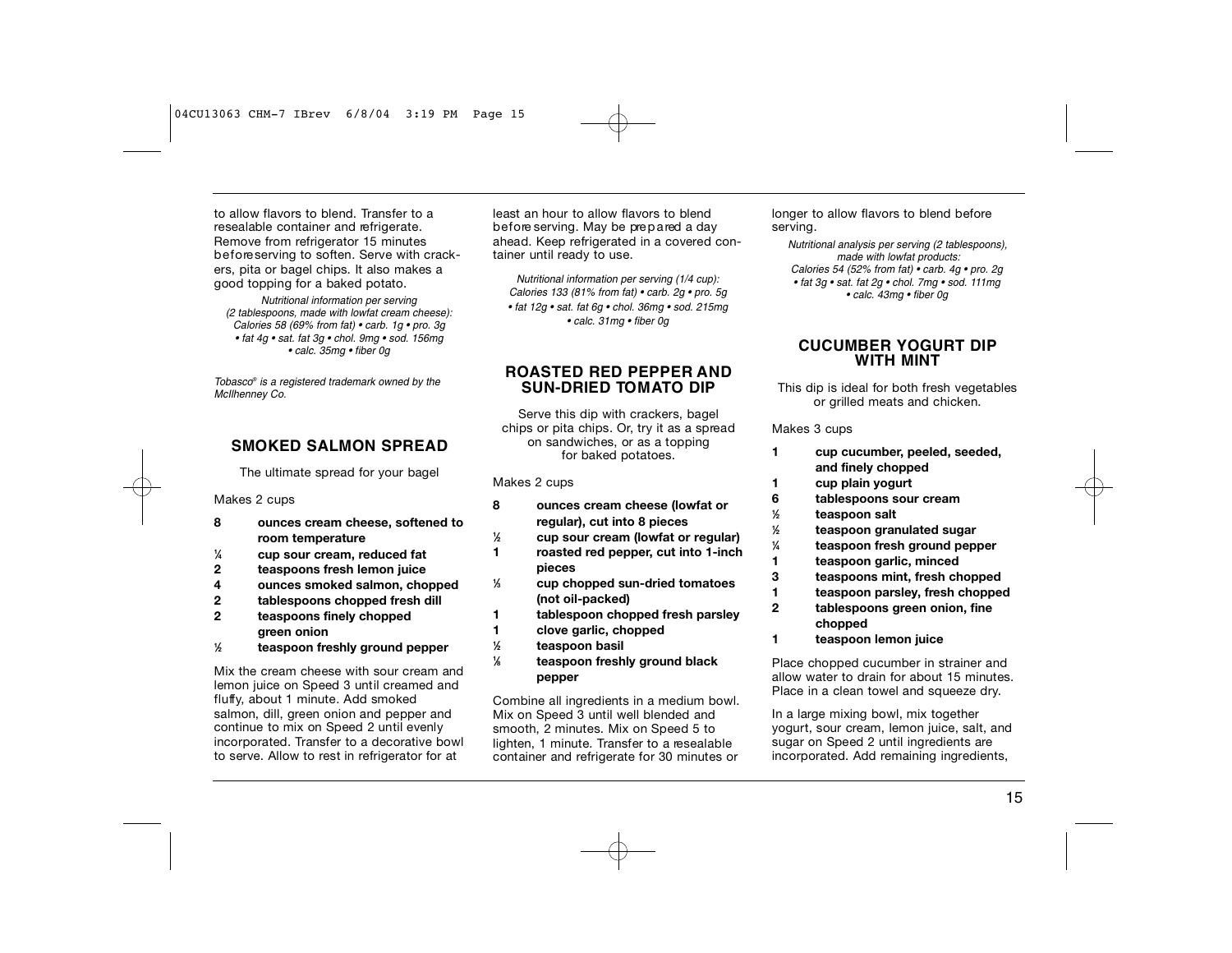cucumber being the last. Mix on Speed 2 until well mixed.

Transfer to a small bowl, cover and refrigerate for 30 to 60 minutes before serving to allow flavors to blend. Keep unused portion in a resealable container in the refrigerator for up to 5 days.

*Nutritional information per 1 ⁄4 cup serving: Calories 30 (53% from fat) • carb. 2g • pro. 1g • fat 2g • sat. fat 1g • chol. 4mg • sod. 115mg • calc. 46mg • fiber 0g*

### **GINGER SOY B U T T E R**

This butter gives an Asian twist to steamed vegetables, rice, or fish.

Makes 1 stick of butter, 16 slices

- **1 ⁄2 cup unsalted butter, softened 1 ⁄2 tablespoon fresh ginger, peeled and finely chopped pinch of fresh garlic, finely**
- **chopped**
- **2 teaspoons soy sauce**
- **1 ⁄2 teaspoon lemon juice**

Place butter in mixing bowl, mix on Speed 1 until smooth and slightly fluff y, about 30 seconds. Add ginger, garlic, soy sauce, and lemon juice; mix on Speed 2 until well blended, about 30 to 40 seconds longer.

Using a sheet of plastic wrap or waxed paper as an aid, shape butter into a log, about 1 inch in diameter. Wrap butter in plastic wrap twisting the ends to form a log. Chill until firm enough to slice. Place slices of Ginger Soy Butter on top of

grilled or broiled seafood or chicken, baked sweet potatoes, rice, or steamed vegetables.

**Note:** Ginger Soy Butter can be wrapped in a whole log or wrapped in smaller sizes and kept in freezer. Double wrap using an outer wrap of aluminum foil to prevent absorption of freezer odors.

*Nutritional information per slice: Calories 52 (98% from fat) • carb. 0g • pro. 0g • fat 6g • sat. fat 4g • chol. 16mg • sod. 44mg • calc. 2mg*

#### **G O R G O N Z O L A B U T T E R**

Serve a slice of this savory compound butter on top of your favorite steak – it will melt and impart an incredible flavor.

Makes 1 roll compound butter, 16 slices

- **1 ⁄2 cup unsalted butter, softened**
- **1 ⁄4 cup Gorgonzola, crumbled pinch freshly ground pepper**

Place butter in mixing bowl, mix on Speed 1 until smooth and slightly fluff y, about 30 seconds. Add Gorgonzola and mix until well blended, about 30 to 40 seconds longer.

Using a sheet of plastic wrap or waxed paper as an aid, shape butter into a log, about 1 inch in diameter. Wrap butter in plastic wrap twisting the ends to form a log. Chill until firm enough to slice. Place slices of Gorgonzola butter on top of grilled or broiled steak, a fluffed baked potato, or steamed vegetables.

**Note:** Butter can be wrapped in a whole log or wrapped in smaller sizes and kept in freezer. Double wrap using an outer wrap of aluminum foil to prevent absorption of f reezer odors.

*Nutritional information per slice: Calories 52 (96% from fat) • carb. 0g • pro. 0g • fat 6g • sat. fat 4g • chol.16 mg • sod. 5mg • calc. 2mg • fiber 0g*

### **BALSAMIC VINAIGRETTE**

#### Makes 1½ cups

- **1 shallot, peeled and finely chopped (approximately 1 tablespoon)**
- **1 ⁄4 cup balsamic vinegar**
- **1 ⁄2 teaspoon salt**
- **1 ⁄2 teaspoon freshly ground pepper**
- **1 ⁄2 teaspoon sugar**
- **3 teaspoons Dijon mustard**
- **3 ⁄4 cup extra virgin olive oil**
- **1 ⁄4 cup vegetable oil**

Place shallot, vinegar, salt, pepper, sugar, and Dijon in a mixing bowl. Mix ingredients until well incorporated.

Add olive oil and then vegetable oil in a slow stream to the bowl with the mixer running to ensure emulsification.

Adjust seasoning to taste.

*Nutritional analysis per serving (2 tablespoons): Calories 166 (96% from fat) • carb. 2g • pro. 0g • fat 22 g • sat. fat • chol. 0g • sod. 153mg • calc. 1mg • fiber 0g*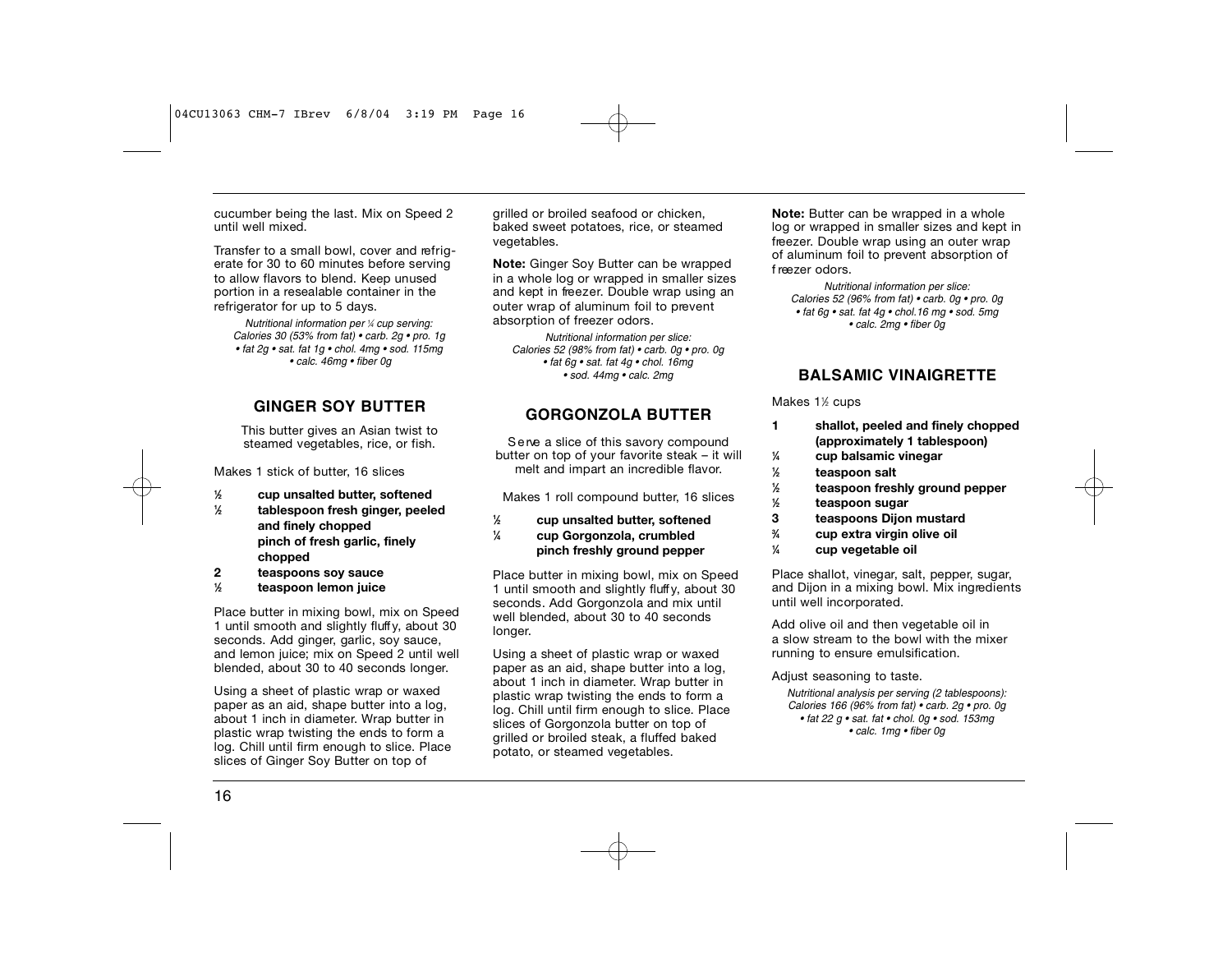## **C R E A M Y B L E U CHEESE DRESSING**

This version is much lower in fat than traditional Bleu Cheese Dressings. Try it as a dip for celery the next time you serve Buffalo-style Wings.

Makes about 2 cups dressing.

- **1 clove garlic, peeled and chopped 1 ⁄2 ounce shallot, peeled and chopped**
- **1 ⁄2 cup lowfat buttermilk**
- **1 cup nonfat yogurt**
- **1 ⁄3 cup lowfat mayonnaise**
- **3 ⁄4 teaspoon dry mustard**
- **1 ⁄2 teaspoon Worcestershire sauce**
- **1 ⁄4 teaspoon white pepper**
- **3 ounces crumbled blue cheese dash Tabasco® or other hot sauce to taste**

#### Place the garlic, shallot, buttermilk, yogurt , mayonnaise, dry mustard, Worcestershire, and pepper in a medium bowl. Mix using Speed  $3$  until smooth and creamy,  $30-40$ seconds. Add the crumbled blue cheese and Tabasco®. Mix using Speed 3 for 20-30 seconds longer. Let stand for 30 minutes before using to allow flavors to develop. Cover and refrigerate all unused portions. Keeps 1 week.

*Nutritional information per serving (4 teaspoons): Calories 27 (54% from fat) • carb. 1g • pro. 1g • fat 1g • sat. fat 0g • chol. 2mg • sod. 47mg • calc. 29mg • fiber 0g*

#### **PARMESAN PEPPERCORN DRESSING**

This dressing is not only good on salads, but is a perfect spread for sandwiches, f rom smoked turkey to roast beef. It can be used as a dip for vegetables or even served alongside roasted meats.

#### Makes 1½ cups

- **1 ⁄2 cup mayonnaise, reduced fat 1 ⁄2 cup sour cream, reduced fat**
- **1 ⁄2 cup Parmigiano Reggiano cheese, finely grated**
- **1 teaspoon crushed black peppercorns**
- **2 tablespoons fresh basil, chopped**
- **1 tablespoon red wine vinegar**
- **1 teaspoon Dijon mustard**
- **1 tablespoon fresh parsley, finely chopped**
- **1 ⁄2 tablespoon finely chopped shallot**
- **1 ⁄2 teaspoon lemon juice**

Place all ingredients in a medium mixing bowl and mix on Speed 2 until thoroughly combined, about 1 minute.

*Nutritional information per serving (2 tablespoons): Calories 61 (65% from fat) • carb. 3g • pro. 2g • fat 4g • sat. fat 1g • chol. 8mg • sod. 169mg • calc. 66mg • fiber 0g* 

#### **MISO GINGER DRESSING**

This dressing is wonderful to use to make an Asian Slaw using shredded cabbage, bok choy, carrots, daikon, cucumbers and

> g reen onions, as well as to dress a traditional salad.

#### Makes about 2 cups

- **11 ⁄2 tablespoons miso\***
- **1 ⁄3 cup rice vinegar**
- **1 ⁄2 teaspoon mirin\*\***
- 
- **1 teaspoon soy sauce 3 teaspoons peeled and finely chopped fresh ginger**
- **1 ⁄2 teaspoon finely chopped fresh garlic**
- **1 teaspoon brown sugar**
- **11 ⁄4 cup vegetable oil**
- **1 teaspoon sesame oil**

In a medium mixing bowl, mix miso and vinegar until well blended, smooth and homogenous using Speed 2, about 1-2 minutes. Add mirin and soy sauce and mix to combine, about 20 seconds. Add ginger, garlic, and brown sugar and mix well about 30 seconds.

With mixer on Speed 1, add the vegetable oil and then the sesame oil in a slow, steady stream into the bowl and mix until totally emulsified and homogenous. Let stand 30 minutes or longer to allow flavors to blend before using. Store in an airtight container in the refrigerator. If dressing separates, mix on Speed 2 until emulsified.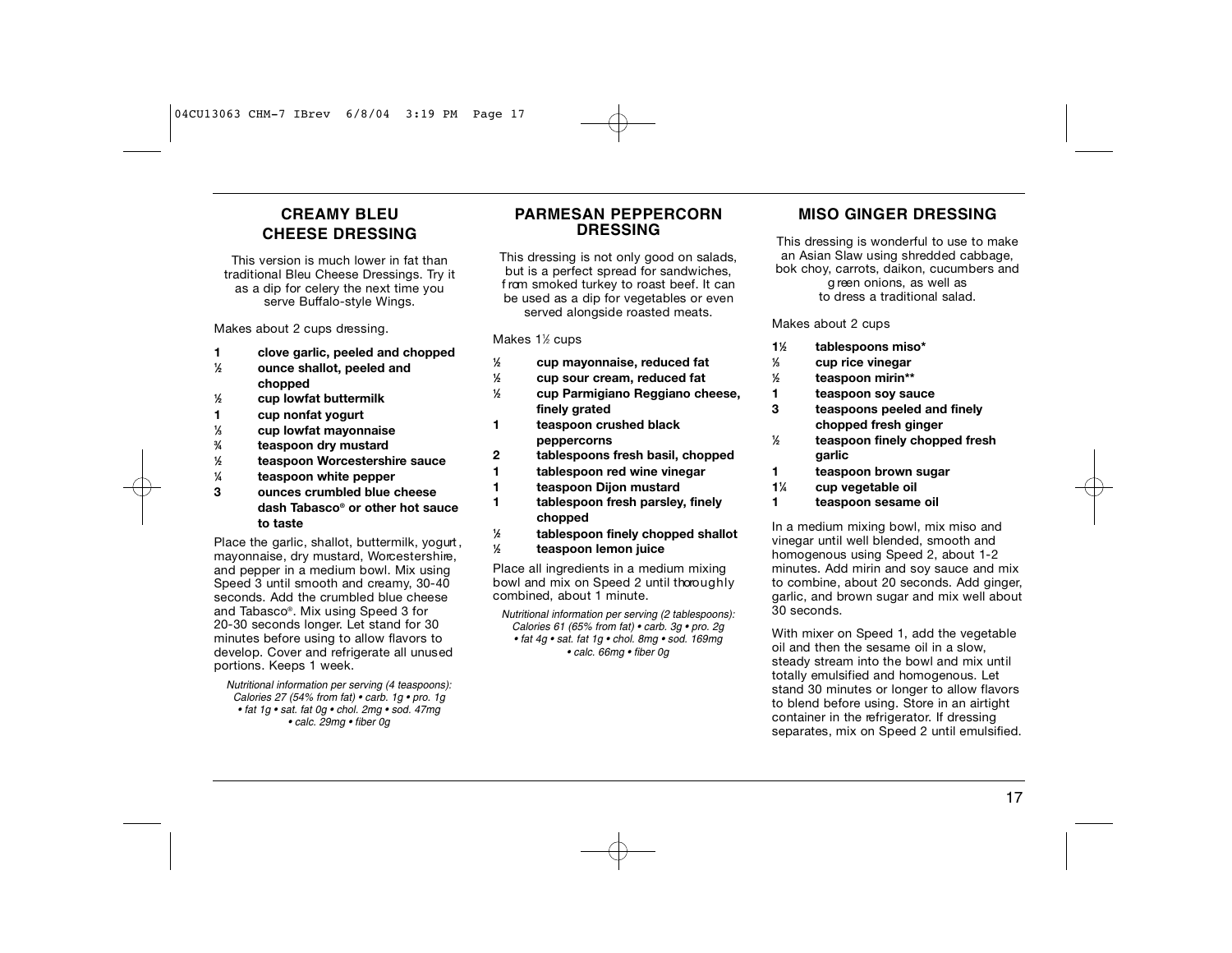*Nutritional information per serving (2 tablespoons): Calories 158 (97% from fat) • carb. 1g • pro. 0g • fat 17g • sat. fat 1g • chol. 0mg • sod. 80mg • calc. 2mg • fiber 0g*

\*Miso (Japanese fermented soybean paste) can be purchased in most Asian/Japanese markets, natural food stores and in many well-stocked grocery stores. It is kept refrigerated in an airtight container.

\*\*Mirin is a low-alcohol sweet wine made from glutinous rice, also known as "rice wine." It is available in Asian/Japanese markets, and in the g o u rmet section of well-stocked grocery stores.

#### **C A P O N ATA**

Serve Caponata as an appetizer spread with pita chips or thinly sliced French bread. It is also a good dressing to use on a wrap-type sandwich.

Makes 1¼ cups

- **1 medium size eggplant, about 11 ⁄2 pounds**
- **2 tablespoons capers, drained**
- **1 tablespoon celery, finely diced**
- **1 ⁄2 teaspoon finely diced sweet red pepper**
- **1 tablespoon finely chopped green onion**
- **1 teaspoon chopped fresh basil**
- **1 teaspoon chopped fresh mint**
- **1 ⁄2 teaspoon finely chopped fresh parsley**
- **2 tablespoons extra virgin olive oil**

#### **1 teaspoon lemon juice dash red pepper flakes 1 teaspoon honey (if eggplant seems bitter)**

P reheat oven to 400°F.

Pierce eggplant with fork all around the eggplant (about 8 times) and wrap in aluminum foil. Roast eggplant for approximately 45 minutes to 1 hour, until the eggplant is very soft and has collapsed. Unwrap and let cool.

When eggplant is cool to the touch (about 15 minutes) cut in half and spoon the soft eggplant flesh into a mixing bowl; there will be approximately 1½ cups of eggplant.

With mixer on Speed 3, mix for about 2 minutes until the eggplant turns into an almost smooth consistency.

Add remaining ingredients and mix on Speed 1 until just blended. Let stand 30 minutes before serving to allow flavors to blend. May be made ahead and refrigerated in an resealable container.

*Nutritional information per 1/4 cup serving: Calories 72 (55% from fat) • carb. 7g • pro. 1g • fat 5g • sat. fat 1g • chol. 0g • sod. 112mg • calc. 15mg • fiber 3g*

#### **SMASHED CAULIFLOWER AND P O TATOES**

For those who are watching their carbs, Smashed Cauliflower and Potatoes is a nice alternative to traditional mashed potatoes.

Makes 4½ cups/nine ½-cup servings

- **1 head of cauliflower, approximately 21 ⁄2-3 lbs, broken into florets and sliced**
	- **⁄4 pound peeled potatoes, cut in 1" cubes**
- **2 cups reduced fat milk**
- **2 tablespoons butter**

**3**

- **1 ⁄2 teaspoon kosher salt**
- **1 ⁄4 teaspoon freshly ground pepper**

Place cauliflower and potato in a large saucepan with milk, adding water to cover the vegetables. Bring to boil over high heat. Reduce heat to medium low and simmer cauliflower is very soft, approximately 30-40 minutes.

Drain and return to saucepan or place in a large mixing bowl. Mix, starting on Speed 2 for 1 to 1½ minutes, increasing to Speed 4 until completely "smashed". Add butter, salt, and pepper and continue mixing until mixture is fully blended.

Taste for seasoning and serve immediately.

*Nutritional information per serving: Calories 117(28% from fat) • carb. 17g • pro. 6g • fat 4g • sat. fat 2g • chol. 11mg • sod. 205mg • calc. 103mg • fiber 4g*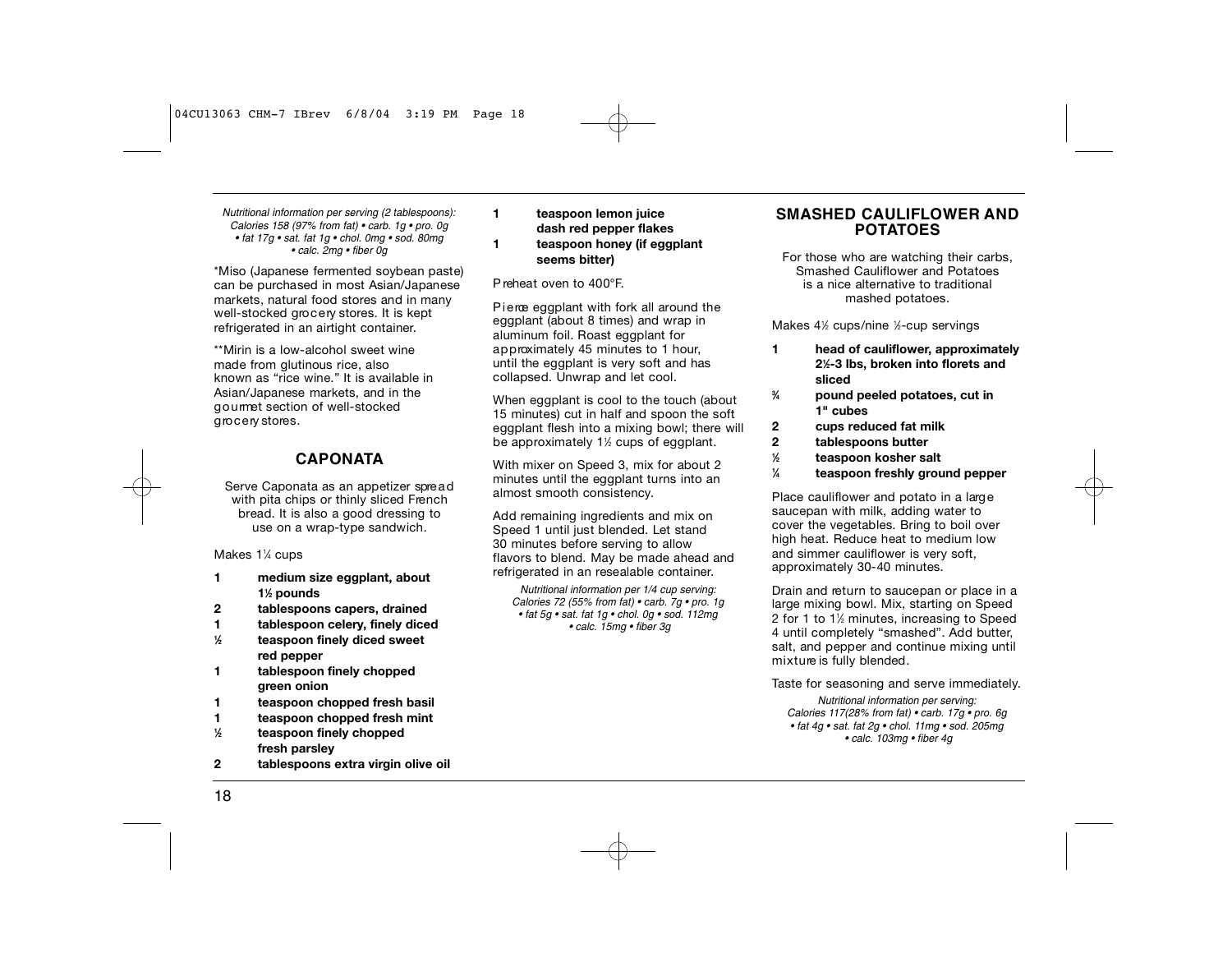#### **B O U R S I N® SMASHED POTATOES**

Makes 4 cups/eight 1/2 cup servings

- **2 pounds red potatoes, scrubbed**
- **1 ⁄2 package Boursin® Cheese\* (about 21 ⁄2 ounces), cut in 8 pieces**
- **2 tablespoons unsalted butter**
- **1 ⁄4 cup whole milk**
- **1 ⁄2 teaspoon kosher salt**
- **1 ⁄4 teaspoon freshly ground pepper**

Cut unpeeled potatoes into 1-inch pieces as uniform as possible. Place in a large saucepan. Add cold water to cover and a large pinch of salt. Over high heat, bring to a boil. When boiling, reduce heat to medium low and simmer until potatoes are very soft, about 25 minutes.

Drain potatoes and return to saucepan, mix on Speed 3 until completely mashed, about 2 minutes. Add Boursin®, butter, milk, salt, and pepper and mix on Speed 4 until fully incorporated and fluff y, about 1 minute.

Transfer to a warm bowl and serve immediately.

*Nutritional information per serving: Calories 167 (36% from fat) • carb. 24g • pro. 4g • fat 7g • sat. fat 5g • chol. 19mg • sod. 258mg • calc. 27mg • fiber 2g*

\* Boursin® cheese is a triple-cream cheese that is white and smooth, with a creamy, buttery texture. It is most often flavored with herbs, garlic or pepper. It can be found in the specialty cheese section of

most well-stocked grocery stores or in goumet food markets.

*Boursin® is a registered trademark owned by the Société de la Fromagerie Boursin Corp.*

#### **TWICE-BAKED POTATOES WITH PARMESAN**

Makes 8 servings

- **8 baking potatoes (8 ounces each), scrubbed**
- **2 teaspoons olive oil**
- **2 tablespoons unsalted butter 1 cup chopped onion (about 3 ounces)**
- **1 ⁄2 teaspoon kosher salt, divided**
- **1 ⁄4 teaspoon freshly grated black pepper, divided**
- **1 cup part skim ricotta cheese**
- **1 cup shredded provolone cheese (4 ounces)**
- **1 ⁄2 cup freshly grated Parmesan cheese**
- **1 tablespoon Italian herb blend**

P reheat oven to 400ºF. Pierce each potato several times with a fork or a knife tip; rub each potato with 1 ⁄4 teaspoon of the olive oil. Bake the potatoes in preheated oven until fork-tender, about 1 hour. While potatoes are baking, prepare onion mixture, following. Remove potatoes from oven and place on a rack until cool enough to handle. Reduce oven temperature to 375°F. **Onion Mixture :** Melt butter over medium heat in an 8-inch skillet, add chopped onions and sauté until softened, 10 minutes. Season with ¼ teaspoon salt and ¼ teaspoon pepper. Reduce heat to low and cook for 30-40 minutes, or until nicely browned and caramelized. Reserve.

When potatoes are cool enough to handle. cut off the top 1 ⁄3 of each potato and scoop all the flesh from tops. Scoop out bottoms leaving a ¼-inch shell, reserving potato skin shells. Place the potato pulp in a large mixing bowl.

Using Speed 3, add ricotta to potatoes and mix for 1 minute. Add onions, mix on Speed 2 for 1 to 2 minutes or until well mixed. Add provolone, Parmesan, Italian herb blend, remaining salt and pepper, and mix 30 seconds on Speed 1 or until incorporated.

Divide the mixture among the reserved potato shells. Potatoes may be made up to this point, covered and refrigerated until ready to bake.

Arrange the potatoes on a jelly roll pan that has been lined with aluminum foil. Bake uncovered, until potatoes are hot and tops are golden brown and puffed, about 30-35 minutes (add 5-10 minutes for cold potatoes). Serve hot.

*Nutritional information per serving: Calories 301(47% from fat) • carb. 25g • pro. 16g • fat 16g • sat. fat 9g • chol. 41mg • sod. 548mg • calc. 401mg • fiber 2g*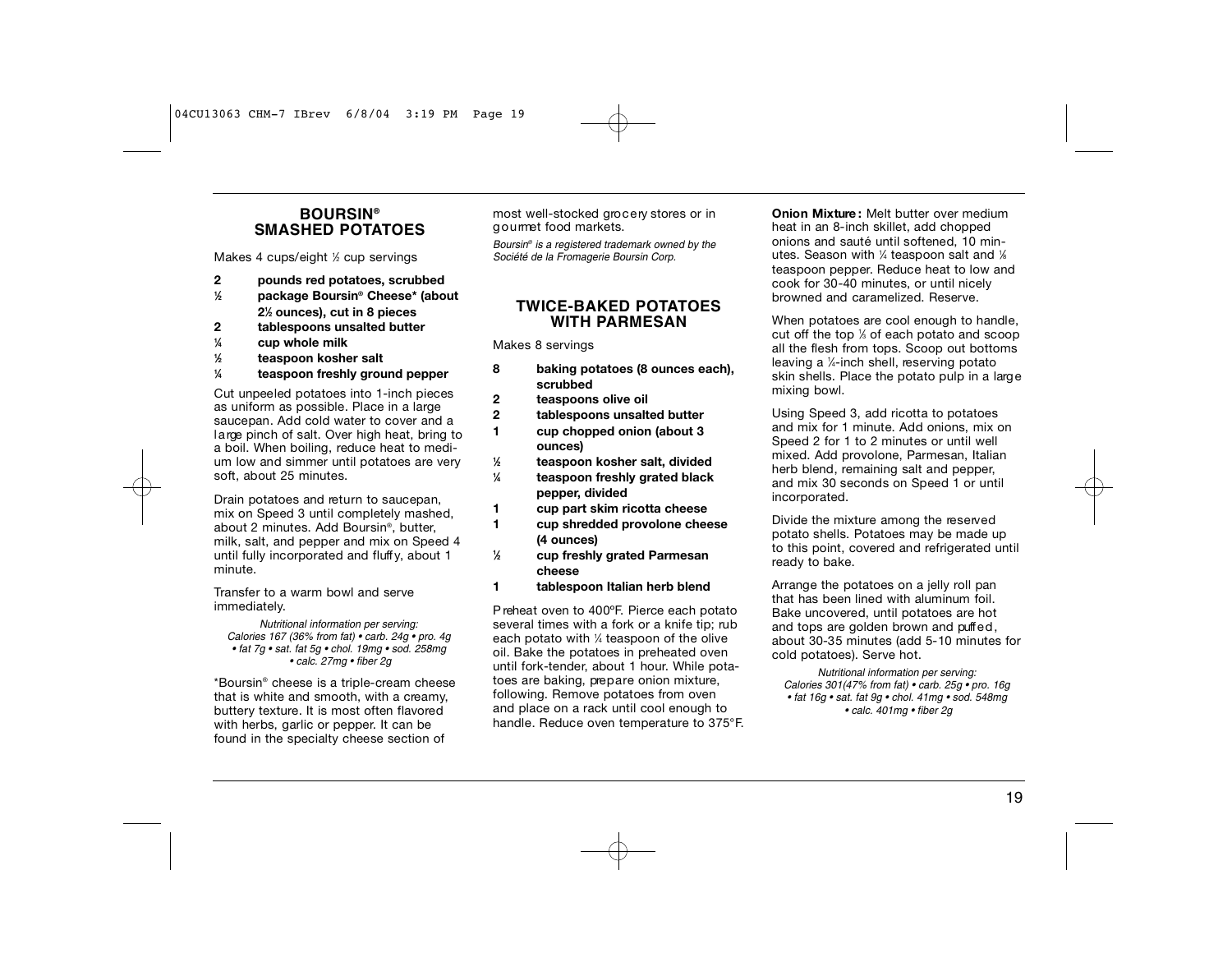### **PARMESAN PEPPER BISCOTTI WITH WALNUTS**

These biscotti are a perfect companion to a glass of red wine.

Makes about 3 dozen

- **21 ⁄2 cups all purpose flour**
- **1 teaspoon salt**
- **1 teaspoon baking powder**
- **1 ⁄4 cup butter, room temperature**
- **1 ⁄4 cup extra virgin olive oil**
- **11 ⁄2 tablespoon sugar**
- **11 ⁄3 cup Parmigiano Reggiano, grated**
- **4 eggs, divided**
- **1 ⁄4 cup milk**

**1**

- **21 ⁄2 teaspoons, rosemary fresh chopped**
	- **⁄2 cup walnuts, toasted kosher salt (optional)**

P reheat oven to 350°F.

Place flour, salt, pepper, and baking powder in a small mixing bowl and set aside.

In a large mixing bowl beat the butter with the olive oil using Speed 2. Add the sugar and Parmesan and mix on Speed 3 until the consistency is smooth. Add 3 of the eggs, one at a time, mixing until each egg is incorporated before adding the next. Slowly add dry ingredients in 3 additions, mixing on low speed. Once all the dry ing redients are incorporated, add milk in a slow stream while the mixer is running. The mixture should resemble a soft dough. Finally mix in the rosemary and walnuts.

Turn dough out onto lightly floured surface and knead with your hands for a few minutes. Cut dough into 2 equal pieces, shaping each into 12x2x1-inch logs. Place on baking sheet with parchment. Beat final egg with 1 tablespoon of water and brush all over logs, and if you wish, sprinkle the tops with kosher salt.

#### Bake for 35-40 minutes until golden.

Remove from oven and slice the logs with a serrated knife into 1⁄8-1⁄4" slices. Return slices to baking sheet and bake for an additional 35 minutes on bottom rack of oven, flipping the biscotti halfway through baking so both sides are golden. Transfer to a wire rack and cool. When completely cooled, place in an airtight container to store .

*Nutritional information per serving: Calories 94 (53% from fat) • carb. 8g • pro. 3g • fat 6g • sat. fat 2g • chol. 30mg • sod. 148mg • calc. 57mg• fiber 0g*

## **G O R G O N Z O L A S O U F F L É**

Makes one 8-cup soufflé

- **2 ⁄3 cup walnuts, toasted and ground**
- **5 eggs, whites and yolks separated into two mixing bowls**
- **5 tablespoons unsalted butter**
- **1 ⁄2 cup all-purpose flour**
- **11 ⁄2 cup milk**
- **1 cup gorgonzola cheese, crumbled 1 ⁄2 teaspoon salt**

#### **⁄4 teaspoon fresh ground pepper ⁄2 cup shredded mozzerella**

**1**

**1**

Preheat oven to 350°F. Butter an eight-cup soufflé dish well and coat with toasted. g round walnuts, set aside.

Place egg yolks in a small bowl, beat using Speed 1 for 30 seconds; reserve.

Melt butter in a saucepan. Add flour and stir with a wooden spoon until smooth and cook over medium heat for 2 minutes, stirring occasionally. Mix on Speed 1 while adding the milk, about 11 ⁄2 minutes, beating until smooth. Cook slowly allowing the mixture to thicken, while mixing on Speed 2 until the mixture becomes smooth and thick, approximately 5 minutes total. Add G o rgonzola and mozzarella and stir until melted and smooth. Remove from heat.

While mixing egg yolks on Speed 1, spoon a small amount of hot cheese mixture into the yolks and mix until smooth. Continue adding the warm cheese mixture slowly to the yolks, while mixing (the mozzarella will be stringy).

Using chef's whisk, beat the egg whites until soft peaks form, about 11 ⁄2 minutes on Speed 5.

Fold the whites into the yolk/cheese mixture in three increments with the beater attachment set to the lowest speed.

Pour into prepared soufflé dish and bake in the middle of oven until puffed over the rim of soufflé dish and golden, approximately 40-45 minutes. Serve immediately.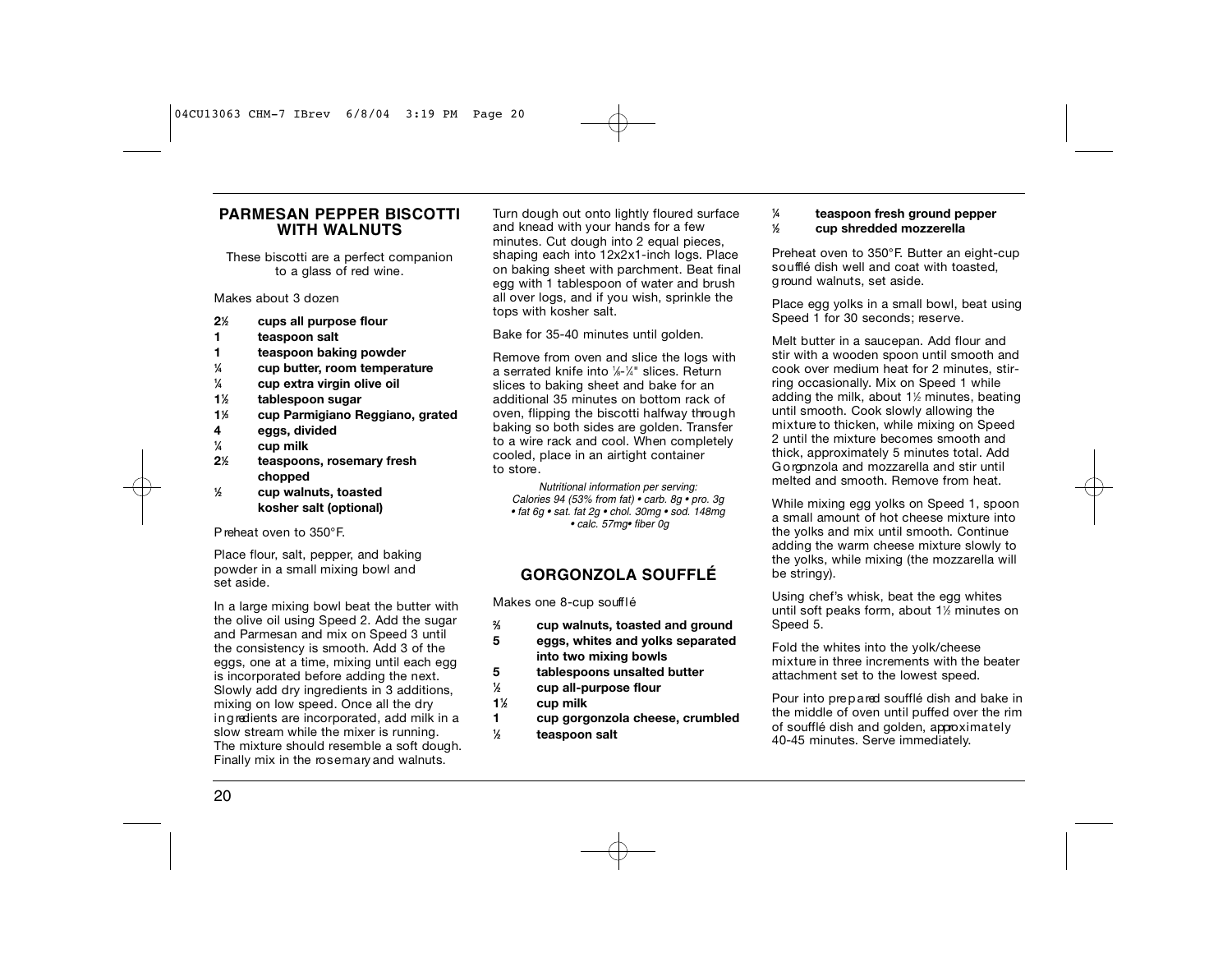*Nutritional information per serving: Calories 207 (70% from fat) • carb. 7g • pro. 8g • fat 16g • sat. fat 7g • chol. 118mg • sod. 315mg • calc. 139mg •fiber 0g*

### **SOUFFLÉ ROLL WITH CHICKEN AND SPINACH FILLING**

Although this recipe may be slightly timeconsuming, the results are well worth it for a perfect luncheon or brunch dish.

#### Makes 12 servings

- **cooking spray 4 tablespoons unsalted butter**
- **1 ⁄2 cup unbleached all-purpose flour**
- **2 cups whole milk**
- **5 large eggs, separated**
- 

#### **1 ⁄2 teaspoon salt white pepper**

P reheat oven to 400°F. Prepare jellyroll pan by spraying the pan and dusting with flour to cover surface, discarding any excess. Line with a sheet of parchment paper.

Melt butter over medium low heat in a 2<sup>3</sup>/4 quart saucepan. Add flour and stir with a wooden spoon, creating a roux – do not b rown. Mix on Speed 1 while adding the milk in a stream. Mix until smooth and blended, about 30 seconds. Stir in salt and pepper. Let the mixture warm slowly, allowing it to thicken, about 2 minutes, stirring occasionally. This makes a béchamel sauce.

While the béchamel is thickening, mix the yolks in a mixing bowl until smooth. Return the beaters to the béchamel on the stove and mix for about 2 minutes until the mixture is very thick and smooth. Very carefully, spoon about  $\not\!\!\!{\times}$  cup of the béchamel into the yolks while mixing so that they will be tempered (this will keep them from curdling when added to the hot sauce). Continue adding the béchamel in small additions to the yolks until the mixture is fully incorporated.

Using the chef's whisk beat the egg whites until soft peaks form using Speed 5 for 1<sup>/2</sup> minutes.

Fold the whites carefully into yolk mixture in 3 increments using the beaters on the Speed 1, taking care to scrape the sides and bottom of the bowl. Finally, use a rubber spatula to incorporate the mixture fully (scraping sides and bottom of bowl). Pour batter into prepared jellyroll pan and gently spread evenly in the pan.

Bake for 20–25 minutes until the souff lé roll is evenly browned. Remove from oven and cover with wet paper towels to keep moist until you are ready to fill and roll.

#### **To finish soufflé roll:**

With a rubber spatula spread the filling so that the surface area is evenly covered. Using the parchment as a guide, roll the soufflé lengthwise to resemble a log. Serve immediately or wrap and refrigerate. Before serving, warm slowly wrapped in buttered aluminum at 350°F for 20 minutes.

*Nutritional information for soufflé roll, no filling per serving: Calories 109 (61% from fat) • carb. 6g • pro. 5g • fat 7g • sat. fat 4g • chol. 104mg • sod. 144mg • calc. 60mg • fiber 0g*

#### **CHICKEN AND SPINACH FILLING FOR SOUFFLÉ R O L L**

#### Makes 6 cups

- **8 cups of chicken stock**
- **4 cups of vermouth**
- **5 peeled fresh garlic cloves, smashed**
- **1 sprig fresh basil**
- **11 ⁄2 pounds of chicken breast**
- **3 tablespoons unsalted butter**
- **1 ⁄3 cup onion, chopped**
- **3 cloves fresh garlic, minced**
- **4 cups fresh mushrooms, sliced**
- **2 10-ounce frozen packages** 
	- **spinach, thawed, excess water squeezed out**
	- **⁄2 teaspoon salt**

**1**

- **1 ⁄4 teaspoon freshly ground nutmeg**
- **8 ounces cream cheese**
- **2 ounces mozzarella, shredded**

Bring chicken stock, vermouth, garlic cloves and basil to a boil. Reduce to a simmer; add chicken and poach until just cooked through, about 25-30 minutes. Remove from poaching liquid and cut into 1⁄2-inch pieces; reserve.

While chicken is poaching, melt butter in a large sauté pan. Add onion and minced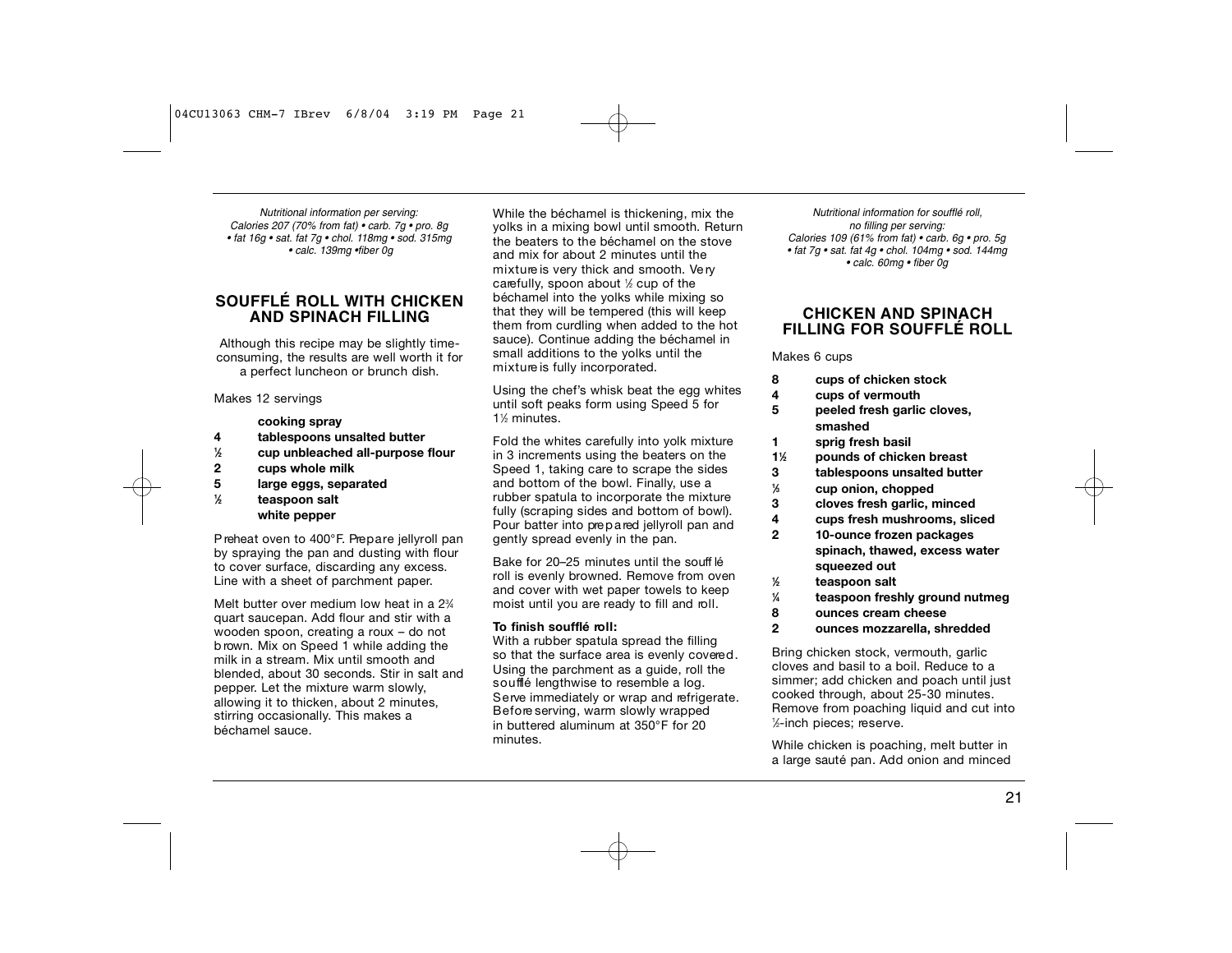garlic and sweat for about 5 minutes. Add mushrooms and sauté for another 5-8 minutes until mushrooms are soft. Mix in spinach and continue cooking on low heat. Mix in salt, nutmeg, chicken, c ream cheese, and mozzarella.

Adjust seasoning to taste. If not using immediately, place in a resealable container and refrigerate.

> *Nutritional information per 1 ⁄2 cup serving: Calories 258 • carb. 7g • pro. 20g • fat 12g • sat. fat 6g • chol. 64mg • sod. 598mg • calc. 110mg • fiber 2g*

## **Cuisinart ® PowerSelect™ 7 Speed Electronic Hand Mixer**

## **LIMITED THREE-YEAR WARRANTY**

This warranty supersedes all previous warranties on the Cuisinart<sup>®</sup> PowerSelect<sup>™</sup> 7-Speed Electronic Hand Mixer. This warranty is available to consumers only. You are a consumer if you own a Cuisinart<sup>®</sup> PowerSelect™ 7-Speed Electronic Hand Mixer that was purchased at retail for personal, family or household use. Except as otherwise required under applicable state law, this warranty is not available to retailers or other commercial purchasers or owners. We warrant that your Cuisinart® PowerSelect™ 7-Speed Electronic Hand Mixer will be free of defects in material or workmanship under normal home use for three years from the date of original purchase.

We suggest that you complete and return the enclosed product registration card promptly to facilitate verification of the date of original purchase. However, return of the product registration is not a condition of these warranties.

If your Cuisinart® PowerSelect™ 7-Speed Electronic Hand Mixer should prove to be defective within the warranty period, we will repair it, or if we think necessary, replace it. To obtain warranty service, please call our

Consumer Service Center toll-free at 1-800-726-0190 or write to:

**Cuisinart** 150 Milford Road East Windsor, NJ 08520

To facilitate the speed and accuracy of your return, please also enclose \$10.00 for shipping and handling of the product (California residents need only supply proof of purchase and should call 1-800-726-0190 for shipping instructions). Please also be sure to include a return address, description of the product defect, product serial number, and any other information pertinent to the product's return. Please pay by check or money order.

**NOTE:** For added protection and secure handling of any Cuisinart® product that is being returned, we recommend you use a traceable, insured delivery service. Cuisinart cannot be held responsible for in-transit damage or for packages that are not delivered to us. Lost and/or damaged products are not covered under warranty.

Your Cuisinart® PowerSelect™ 7-Speed Electronic Hand Mixer has been manufactured to strict specifications. These warranties expressly exclude any defects or damages caused by accessories, replacement parts or repair service other than those that have been authorized by Cuisinart.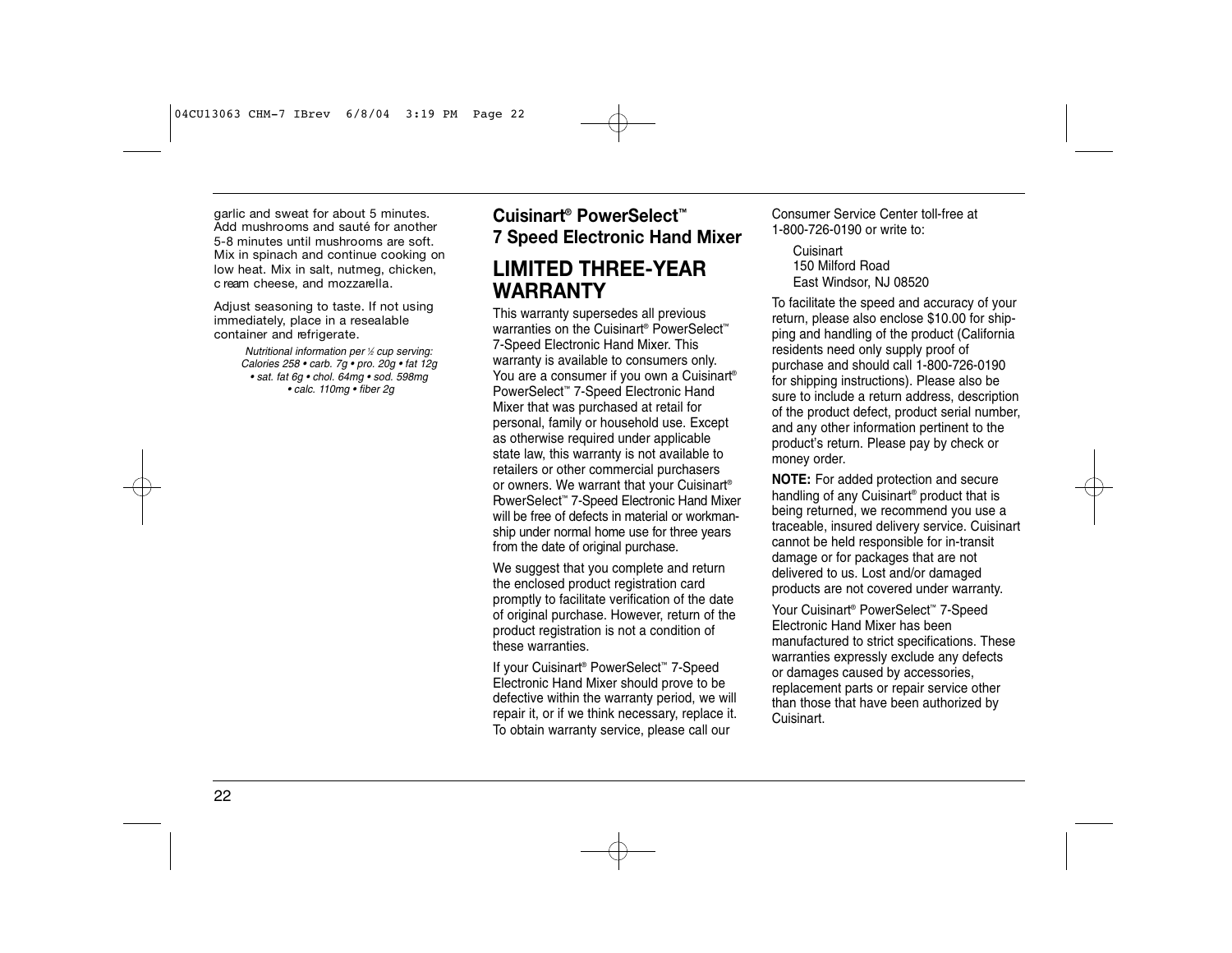These warranties do not cover any damage caused by accident, misuse, shipment or other than ordinary household use.

These warranties exclude all incidental or consequential damages. Some states do not allow the exclusion of or limitation of inci dental or consequential damages, so the foregoing limitation may not apply to you.

#### CALIFORNIA RESIDENTS ONLY

California law provides that for In-Warranty Service, California residents have the option of returning a nonconforming product (A) to the store where it was purchased or (B) to another retail store which sells Cuisinart ® products of the same type. The retail store shall then, according to its preference, either repair the product, refer the consumer to an independent repair facility, replace the product, or refund the purchase price less the amount directly attributable to the consumer 's prior usage of the product. If either of the above two options does not result in the appropriate relief to the consumer, the consumer may then take the product to an independent repair facility if service or repair can be economically accomplished. Cuisinart and not the consumer will be responsible for the reasonable cost of such service, repair , replacement, or refund for nonconforming products under warranty .

California residents may also, according to their preference, return nonconforming products directly to Cuisinart for repair or ,

if necessary, replacement by calling our Consumer Service Center toll-free at 800-726-0190. Cuisinart will be responsible for the cost of the repair, replacement, and shipping and handling for such nonconforming products under warranty .

BEFORE RETURNING YOUR CUISINAR T® PRODUCT

**Important:** If the nonconforming product is to be serviced by someone other than Cuisinart' s Authorized Service Center , please remind the servicer to call our Consumer Service Center to ensure that the problem is properly diagnosed, the product serviced with the correct parts, and to ensure that the product is still under warranty .